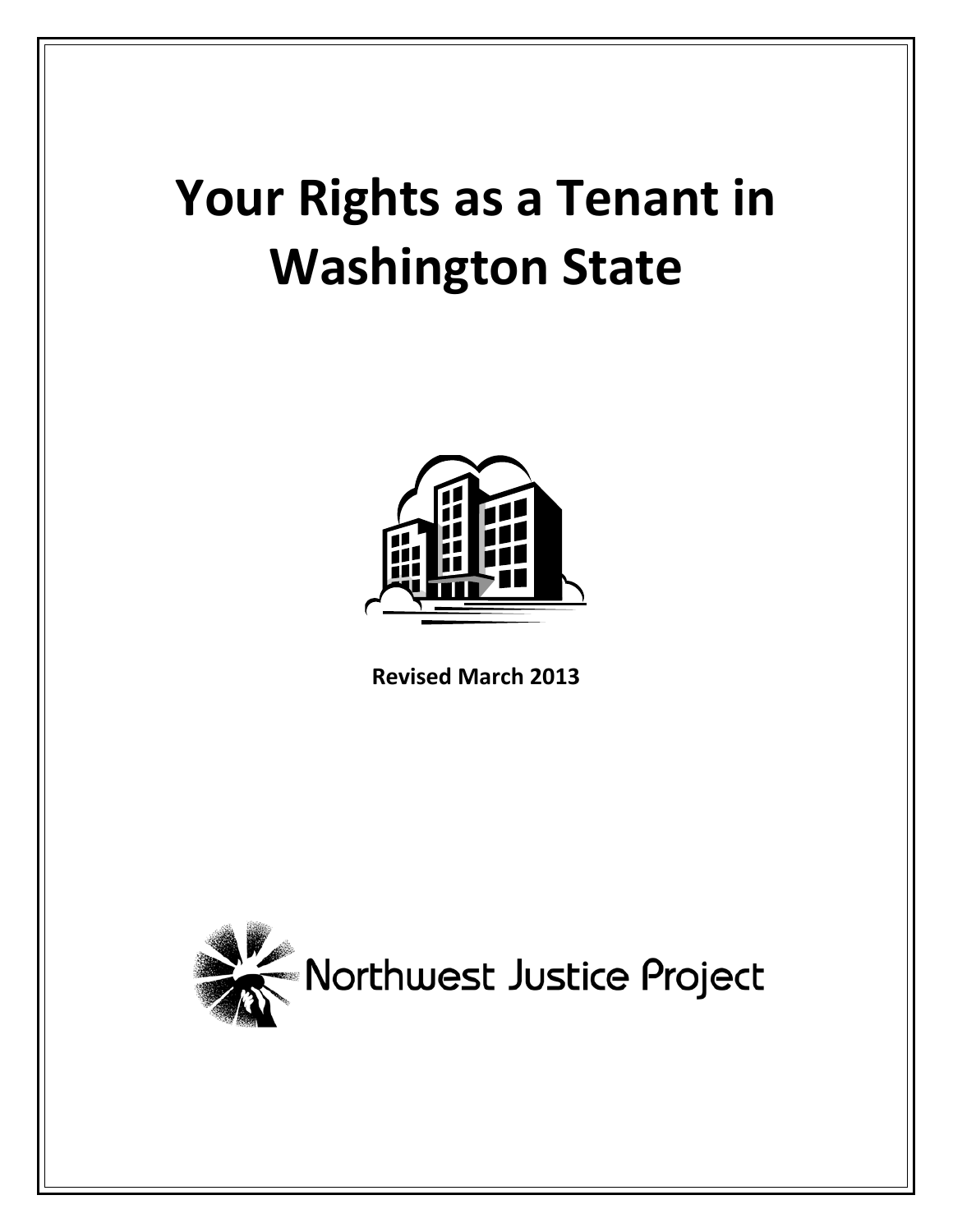# **Table of Contents**

| Α. |                                                                               |  |
|----|-------------------------------------------------------------------------------|--|
| B. |                                                                               |  |
| C. |                                                                               |  |
|    |                                                                               |  |
| Α. |                                                                               |  |
| B. |                                                                               |  |
|    | 1.                                                                            |  |
|    | 2.                                                                            |  |
| C. | Is the landlord allowed to put any rules s/he wants in a rental agreement?  3 |  |
| D. |                                                                               |  |
| Е. |                                                                               |  |
| F. |                                                                               |  |
| G. | Does my landlord have to return my security deposit to me?5                   |  |
| Η. | Does my landlord have to pay me interest when returning my security           |  |
| I. |                                                                               |  |
| J. | Can my landlord keep my security or damage deposit to pay for routine         |  |
| K. | When does my landlord have to return my security or damage deposit?6          |  |
| L. |                                                                               |  |
| М. | My landlord went into foreclosure. Can I get my security deposit back?6       |  |
| N. |                                                                               |  |
| O. |                                                                               |  |
| Р. |                                                                               |  |
| Q. |                                                                               |  |
| R. |                                                                               |  |
|    |                                                                               |  |
| А. | Landlord's Responsibilities (RCW 59.18.060 except where other wise noted)  8  |  |
| В. |                                                                               |  |
| C. | What if the landlord wants to make changes to the rental agreement or raise   |  |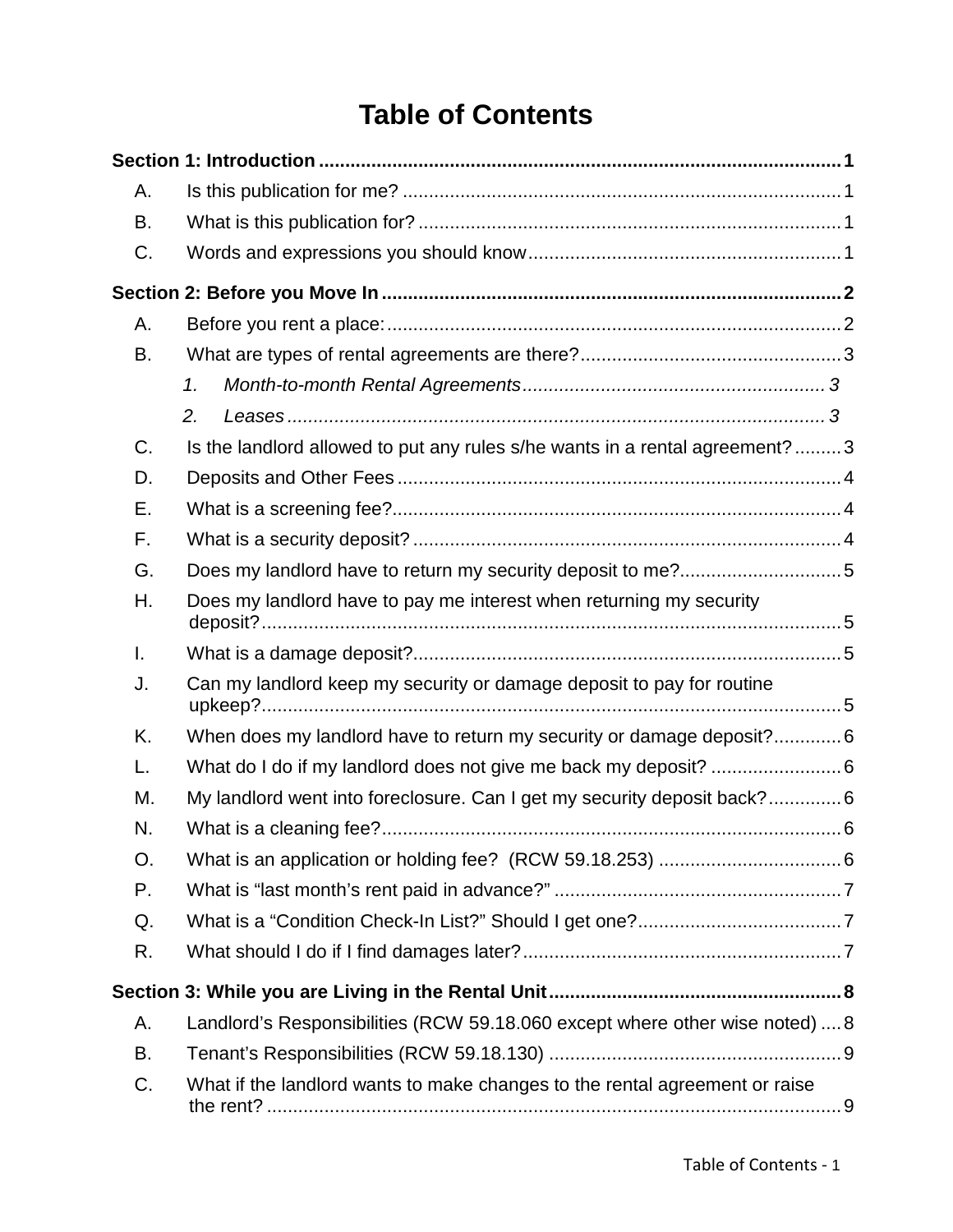|    | 1. |                                                                                      |  |  |  |  |
|----|----|--------------------------------------------------------------------------------------|--|--|--|--|
|    | 2. |                                                                                      |  |  |  |  |
| D. |    |                                                                                      |  |  |  |  |
| Е. |    | When is my landlord allowed to enter my unit? (RCW 59.18.150) 10                     |  |  |  |  |
| F. |    |                                                                                      |  |  |  |  |
| G. |    | Can I refuse to pay rent if my landlord does not make necessary repairs? 13          |  |  |  |  |
| Η. |    |                                                                                      |  |  |  |  |
|    | 1. |                                                                                      |  |  |  |  |
|    | 2. |                                                                                      |  |  |  |  |
|    | 3. |                                                                                      |  |  |  |  |
|    | 4. |                                                                                      |  |  |  |  |
|    | 5. | Retaliatory Actions Against You (RCW 59.18.240) 14                                   |  |  |  |  |
|    |    |                                                                                      |  |  |  |  |
| А. |    | Do I have to let my landlord know that I am moving out? 14                           |  |  |  |  |
|    | 1. |                                                                                      |  |  |  |  |
|    | 2. |                                                                                      |  |  |  |  |
| В. |    |                                                                                      |  |  |  |  |
| C. |    |                                                                                      |  |  |  |  |
| D. |    |                                                                                      |  |  |  |  |
| Е. |    |                                                                                      |  |  |  |  |
|    | 1. |                                                                                      |  |  |  |  |
|    | 2. |                                                                                      |  |  |  |  |
|    | З. |                                                                                      |  |  |  |  |
| F. |    | What happens if I am still living in the unit after the time on the notice is up? 17 |  |  |  |  |
| G. |    | What should I do if I get a "Summons" and "Complaint for Unlawful Detainer"          |  |  |  |  |
| Н. |    |                                                                                      |  |  |  |  |
| I. |    |                                                                                      |  |  |  |  |
| J. |    | How do I submit my "Notice of Appearance" and "Answer"? 18                           |  |  |  |  |
| Κ. |    | What if the Summons says I have to pay rent to the court? 19                         |  |  |  |  |
| L. |    |                                                                                      |  |  |  |  |
| М. |    |                                                                                      |  |  |  |  |
| N. |    |                                                                                      |  |  |  |  |
| O. |    | How can I get more information on Evictions ("Unlawful Detainers")?  19              |  |  |  |  |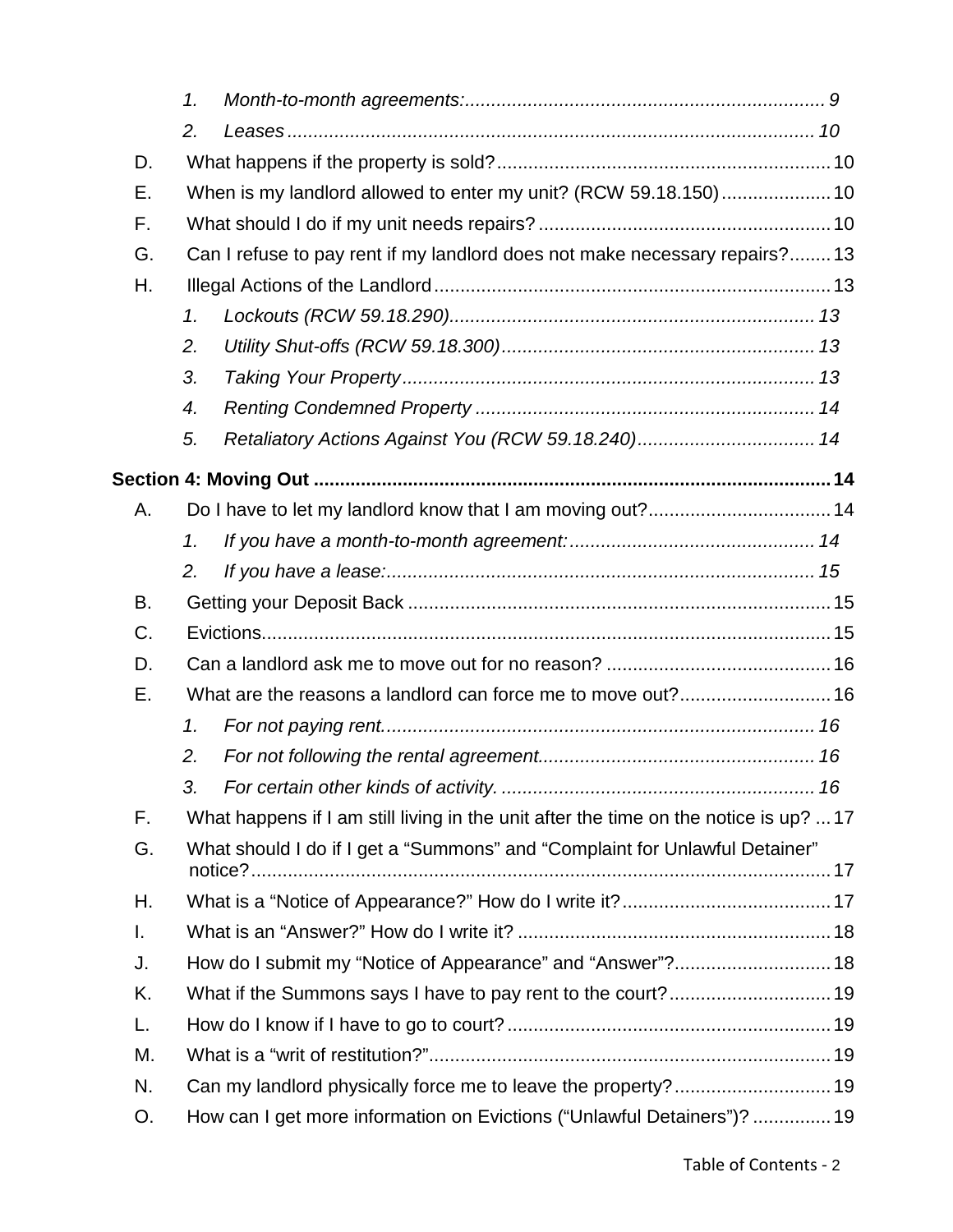| А. |                                                                        |  |
|----|------------------------------------------------------------------------|--|
| В. | How long does the landlord have to wait before selling my property? 20 |  |
| C. |                                                                        |  |
| D. |                                                                        |  |
| Е. |                                                                        |  |

6300EN

#### **This publication provides general information concerning your rights and responsibilities. It is not intended as a substitute for specific legal advice. This information is current as March 2013.**

**© 2013 Northwest Justice Project — 1-888-201-1014** (Permission for copying and distribution granted to the Alliance for Equal Justice and to individuals for non-commercial purposes only.)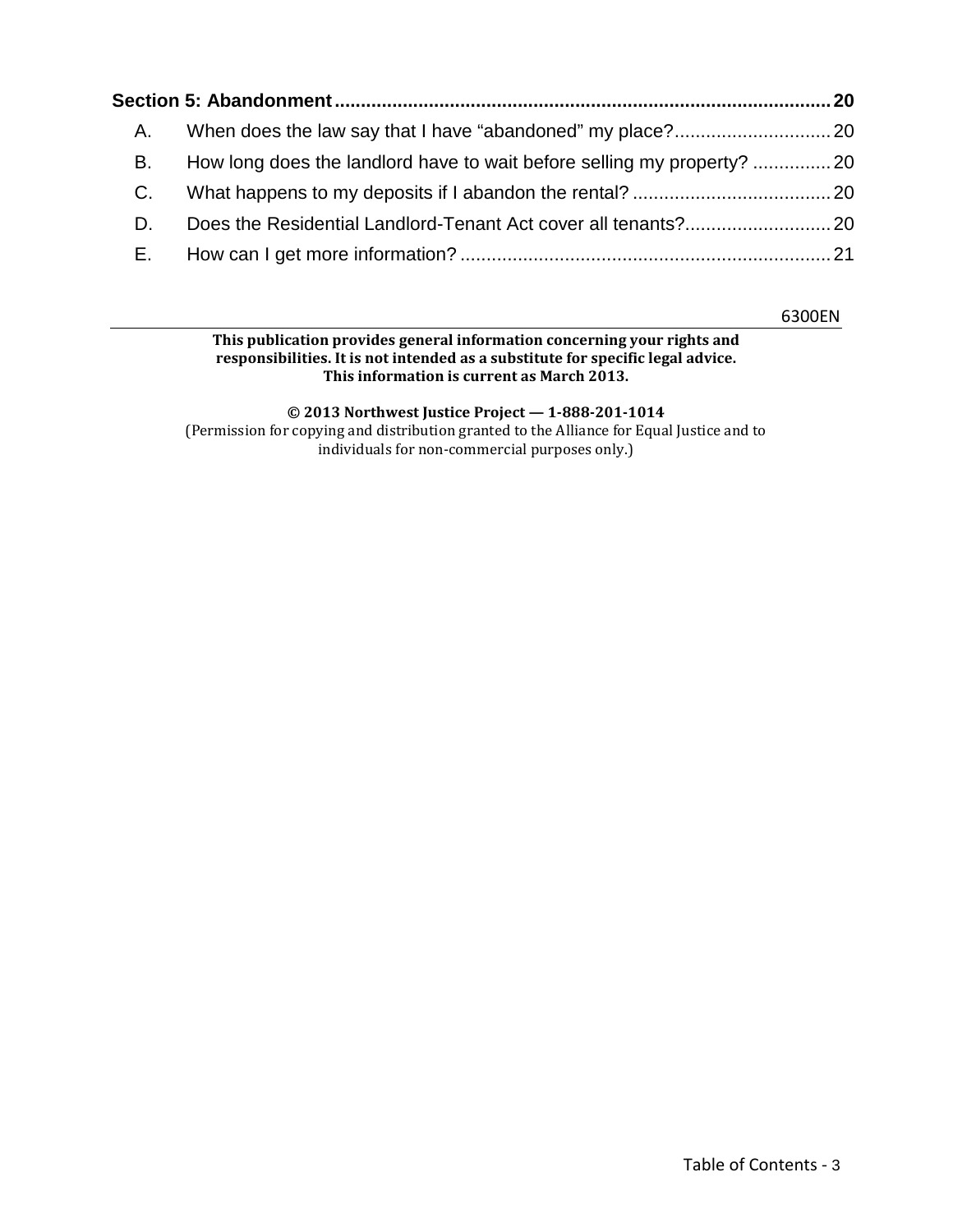# **Section 1: Introduction**

# <span id="page-4-1"></span><span id="page-4-0"></span>**A. Is this publication for me?**

The information in this publication covers most people in Washington State who rent the place where they live. We call these renters "residential tenants."

Many laws apply to the relationship between renters (tenants) and landlords. This publication will tell you about the most common laws concerning your rights and responsibilities as a tenant.

The most important law to know about is the Residential Landlord-Tenant Act [\(RCW](http://apps.leg.wa.gov/RCW/default.aspx?cite=59.18)  [59.18\)](http://apps.leg.wa.gov/RCW/default.aspx?cite=59.18). (RCW stands for the [Revised Code of](http://apps.leg.wa.gov/rcw/)  [Washington,](http://apps.leg.wa.gov/rcw/) the law of Washington State.)

**You will see citations** (example: "RCW 59.18.70") in this packet. They tell you the specific law that supports the statement before the citation. Our citations can help you to look up the law, at your local law library, or online at

[http://apps.leg.wa.gov/RCW/default.aspx?c](http://apps.leg.wa.gov/RCW/default.aspx?cite=59.18) [ite=59.18.](http://apps.leg.wa.gov/RCW/default.aspx?cite=59.18)

There are special laws for people who live in

- subsidized housing programs
- mobile home parks where the landlord does not own the mobile home and
- employer-provided housing.

If you live in any of these situations, get our publication on that type of housing. The section "**Who is not covered by the Residential Landlord-Tenant Act?"** at the end of this publication has a full list of the people who are not covered by this publication.

# <span id="page-4-2"></span>**B. What is this publication for?**

It will help you understand your rights and responsibilities as a tenant. **The information here is general information only.** For help with your own personal situation, visit a lawyer in person or call a legal hotline. If you are low-income and do not live in King County, call CLEAR at 1-888- 201-1014. If you live in King County, call the King County Bar Association's Neighborhood Legal Clinics at (206) 267- 7070 between 9:00 a.m. and noon, Monday – Thursday, to schedule a free half-hour of legal advice.

#### <span id="page-4-3"></span>**C. Words and expressions you should know**

**Arbitration** – a way to settle your dispute without going to court, usually refereed by a third party.

**Dwelling Unit** – An apartment, house, mobile home, or other structure (or part of a structure) you rent to live in.

**Premises** – your living space, including any outdoor areas that only you may use (example: a yard or detached garage).

**Rental Agreement** – can be a written agreement (called a lease) or a verbal agreement to rent property to live in.

**Subsidized Housing** – housing where some of your rent is paid by an organization like the Housing Authority, or your rent is less than fair market value because you are lowincome.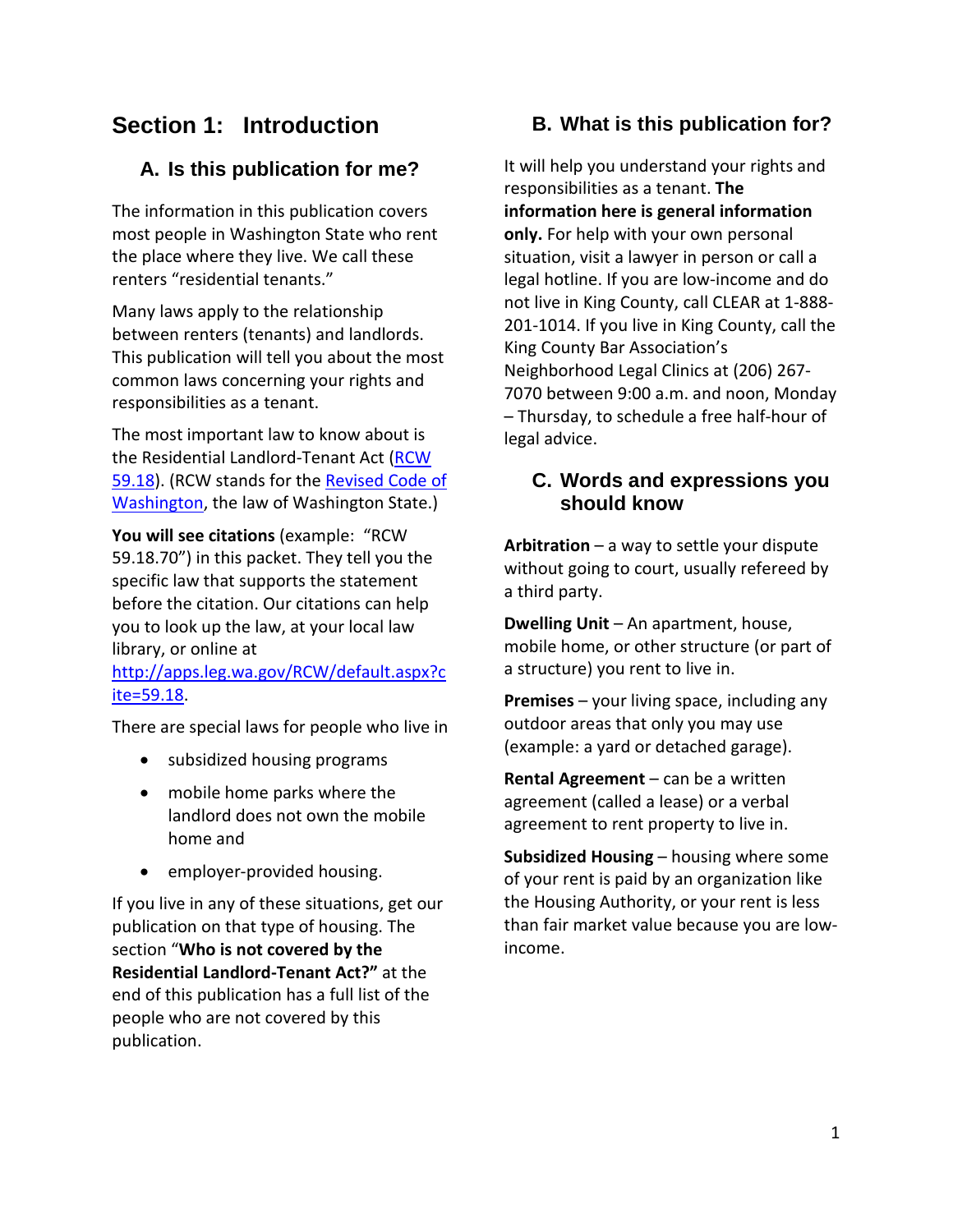# **Section 2: Before you Move In**

## <span id="page-5-1"></span><span id="page-5-0"></span>**A. Before you rent a place:**

- **Read a lease carefully before signing**. Ask about anything you do not understand. Look for hidden charges or penalties. If you sign the lease, you may be stuck paying those charges.
- If something is important to you**, get it in writing.** Do not count on a verbal promise.
- **Find out who pays for** hot water, heat, electricity, parking, snow removal, and trash disposal.
- Find the **utility** controls. Ask questions. Where is the thermostat? Who controls it? Where is the electric box? Where is the hot water heater?
- **If you will be paying an electric bill,**  ask the electric company how much electricity on the unit was for the past twelve months. You can also ask the natural gas company for this information.
- **If you will be paying for your own heat,** ask to see the bills for last winter.
- Make sure that all utilities and appliances are working right.
- **If you share rent**: the landlord can charge you for all of the rent if your roommates do not pay their share.
- Try to talk to another tenant about what the building and the landlord are like.
- Check about off-street parking, public transportation, and stores.

Try to check out the neighborhood at night.

- Check to see that you can lock all the **screens, windows and doors** and they are not broken.
- Your landlord's insurance probably does not protect you from damage or loss of your furniture or other property. **Consider buying tenant's insurance** if you want this protection.
- **Make a list of major problems in the apartment.** Include the condition of walls, floors, windows, and other areas. Include any problems in the "Condition Check-In List." (See below.)
- **Be careful about putting money down to "hold the apartment."** If you decide later not to rent it, the landlord can refuse to return your money.
- Get something to **keep your records** in. Keep in your file:
	- o your lease or rental agreement
	- o your security deposit receipt
	- o your list of things wrong with the apartment ("Condition Check-In List")
	- o rent receipts and cancelled checks
	- o your landlord's address and phone number
	- o any other papers about your tenancy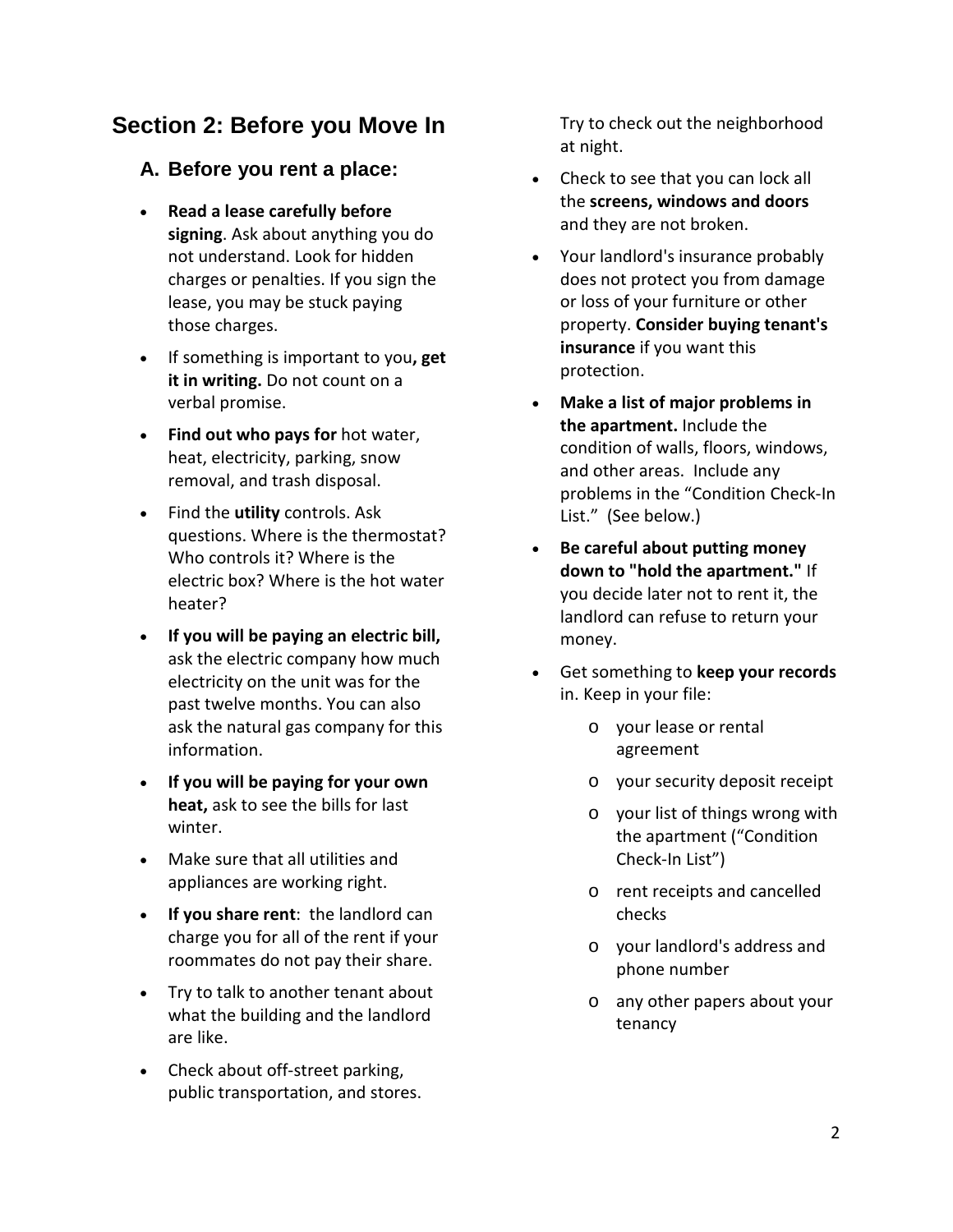#### <span id="page-6-0"></span>**B. What are types of rental agreements are there?**

There are two main types:

- The "month-to-month" rental agreement
- <span id="page-6-1"></span>• The "lease"

#### **1. Month-to-month Rental Agreements**

- It can be in writing. Or it can simply be a spoken agreement. If you pay any kind of deposit or nonrefundable fee, your landlord is required to give you a written agreement.
- It has no fixed time limit. It continues until either the landlord or the tenant gives proper notice that they want to end it.
- You usually pay rent on a monthly basis.
- The landlord can raise the rent or change the rules at any time. But s/he must give you written notice about the changes at least 30 days before the end of a rental period. (Example: if the rental period ends on June  $30<sup>th</sup>$ , the landlord must give you written notice of a change before June  $1<sup>st</sup>$ .)

## **2. Leases**

- <span id="page-6-2"></span>• A lease must be in writing.
- A lease requires a tenant to stay in a unit for a specific amount of time. It also restricts the landlord's ability to change the terms of the agreement.
- During the term of the lease, the landlord cannot raise the rent or change the rules unless the tenant agrees.
- Leases for one year or more can be exempt from the Landlord-Tenant act. But they can only be exempt if the tenant's lawyer approves the exemption.

## <span id="page-6-3"></span>**C. Is the landlord allowed to put any rules s/he wants in a rental agreement?**

No. There are certain terms that are illegal to put in rental agreements. [\(RCW](http://apps.leg.wa.gov/RCW/default.aspx?cite=59.18.230)  [59.18.230.](http://apps.leg.wa.gov/RCW/default.aspx?cite=59.18.230)) If your agreement has any of these, they are illegal. You do not have to follow them. [\(RCW 59.18.230\(3\).](http://apps.leg.wa.gov/RCW/default.aspx?cite=59.18.230))

The landlord cannot put a term in an agreement that:

- Waives any right given to tenants by the Landlord-Tenant Act. (RCW [59.18.230 \(2\)\(a\).](http://apps.leg.wa.gov/RCW/default.aspx?cite=59.18.230))
- Makes you give up your rights to defend yourself in court against the landlord. [\(RCW 59.18.230\(2\)\(b\).](http://apps.leg.wa.gov/RCW/default.aspx?cite=59.18.230))
- Limits the landlord's legal accountability where the landlord would normally be responsible. [\(RCW 59.18.230\(2\)\(d\).](http://apps.leg.wa.gov/RCW/default.aspx?cite=59.18.230))
- Says the landlord does not have to make repairs. [\(RCW 59.18.230\(1\).](http://apps.leg.wa.gov/RCW/default.aspx?cite=59.18.230))
- Allows the landlord to enter the rental unit without giving you proper notice. (For more information on your right to privacy, see below.) [\(RCW 59.18.230\(1\).](http://apps.leg.wa.gov/RCW/default.aspx?cite=59.18.230))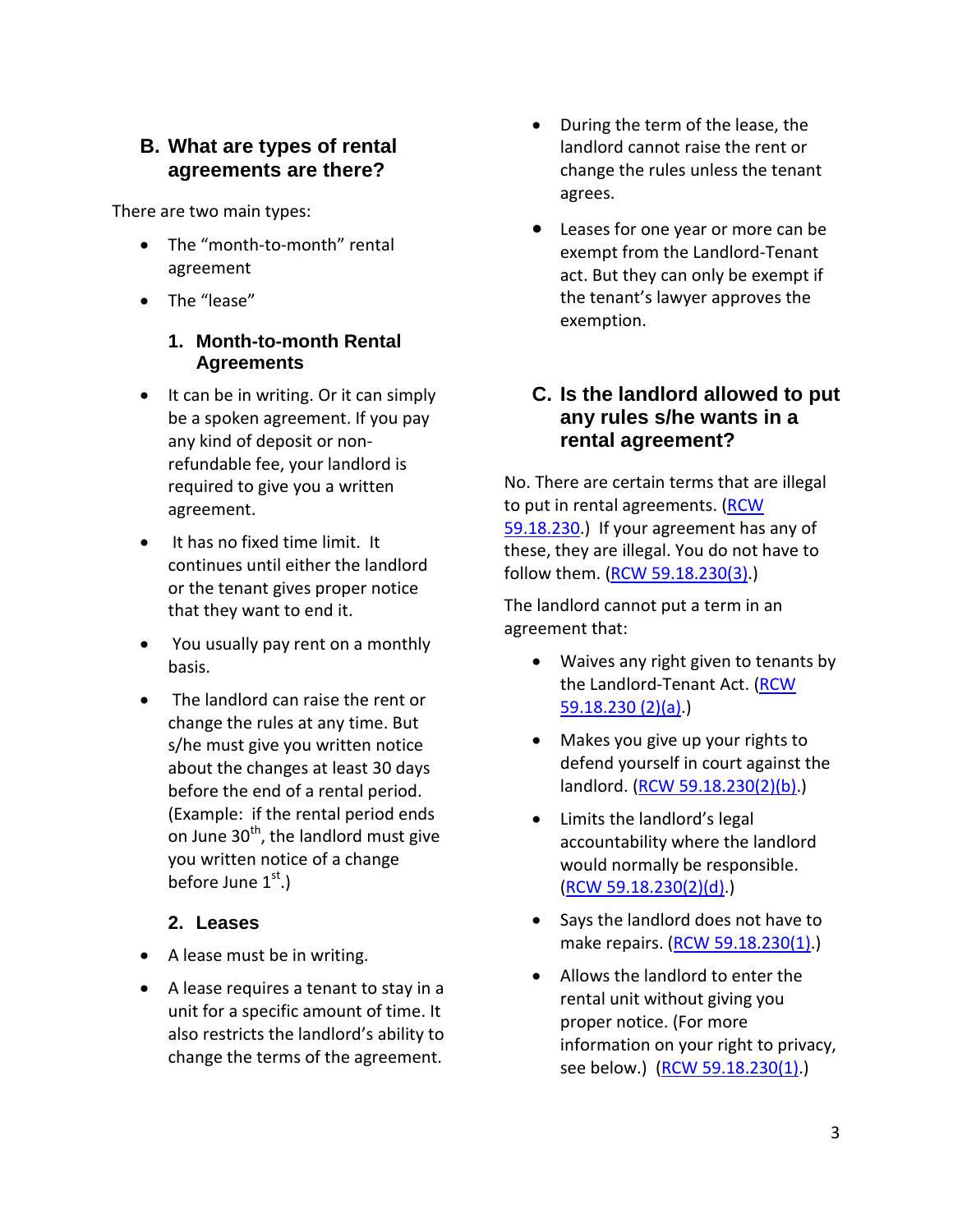- Requires you to pay for damages you do not commit. [\(RCW](http://apps.leg.wa.gov/RCW/default.aspx?cite=59.18.230)  [59.18.230\(2\)\(d\).](http://apps.leg.wa.gov/RCW/default.aspx?cite=59.18.230))
- Says you have to pay the landlord's lawyers' fees if an argument goes to court, even if you win. [\(RCW](http://apps.leg.wa.gov/RCW/default.aspx?cite=59.18.230)  [59.18.230\(2\)\(c\).](http://apps.leg.wa.gov/RCW/default.aspx?cite=59.18.230))
- Allows the landlord to take your things if you get behind in rent. [\(RCW 59.18.230\(4\).](http://apps.leg.wa.gov/RCW/default.aspx?cite=59.18.230))

## <span id="page-7-0"></span>**D. Deposits and Other Fees**

There are six kinds of deposits and fees your landlord could collect from you when you begin renting:

- 1. A screening fee [\(RCW 59.18.257\(1\)](http://apps.leg.wa.gov/RCW/default.aspx?cite=59.18.257)
- 2. A security deposit [\(RCW 59.18.260\)](http://apps.leg.wa.gov/RCW/default.aspx?cite=59.18.260)
- 3. A damage deposit
- 4. A cleaning fee
- 5. The last month's rent paid in advance
- 6. An application or holding fee [\(RCW](http://apps.leg.wa.gov/RCW/default.aspx?cite=59.18.253)  [59.18.253\(2\)\)](http://apps.leg.wa.gov/RCW/default.aspx?cite=59.18.253)

## <span id="page-7-1"></span>**E. What is a screening fee?**

Landlords may check your past rental history, eviction history, credit history, and criminal background before they rent to you. Most of the time, they have to hire a company to make these checks. They use the "screening fee" to pay a company to get this information about you.

The landlord must tell you in writing that s/he is running a check on you. S/he cannot charge you more for the screening than it actually costs him or her. If s/he violates

one of these rules, you can take him to court. [\(RCW 59.18.257.](http://apps.leg.wa.gov/RCW/default.aspx?cite=59.18.257))

If a landlord rejects you because of something s/he found out in your screening, s/he is required to tell you in writing exactly why s/he rejected you. (RCW [59.18.257\(2\).](http://apps.leg.wa.gov/RCW/default.aspx?cite=59.18.257)) If you think the landlord rejected you unfairly, you can file a complaint. Our publication called [What the](http://www.washingtonlawhelp.org/resource/new-state-law-what-a-landlord-needs-to-tell-y?ref=RdH1M)  [Landlord Must Tell You about Tenant](http://www.washingtonlawhelp.org/resource/new-state-law-what-a-landlord-needs-to-tell-y?ref=RdH1M)  [Screening](http://www.washingtonlawhelp.org/resource/new-state-law-what-a-landlord-needs-to-tell-y?ref=RdH1M) has more information and forms you can use.

# <span id="page-7-2"></span>**F. What is a security deposit?**

It is money you give your landlord when you move in. Your landlord can use it to cover any unpaid rent or damages. You may not use your security deposit to pay your last month's rent unless your landlord agrees.

If you make a deposit, the landlord is legally required to give you:

- a receipt for each deposit (RCW) [59.18.270\)](http://apps.leg.wa.gov/RCW/default.aspx?cite=59.18.270)
- a written rental agreement (RCW [59.18.260\)](http://apps.leg.wa.gov/RCW/default.aspx?cite=59.18.260)
- a check-list or statement describing the condition of the rental unit. (Both you and the landlord must sign this checklist.) [\(RCW 59.18.260\)](http://apps.leg.wa.gov/RCW/default.aspx?cite=59.18.260)
- a statement that tells you the name and address of the bank or escrow company where the deposit is being kept. [\(RCW 59.18.270\)](http://apps.leg.wa.gov/RCW/default.aspx?cite=59.18.270)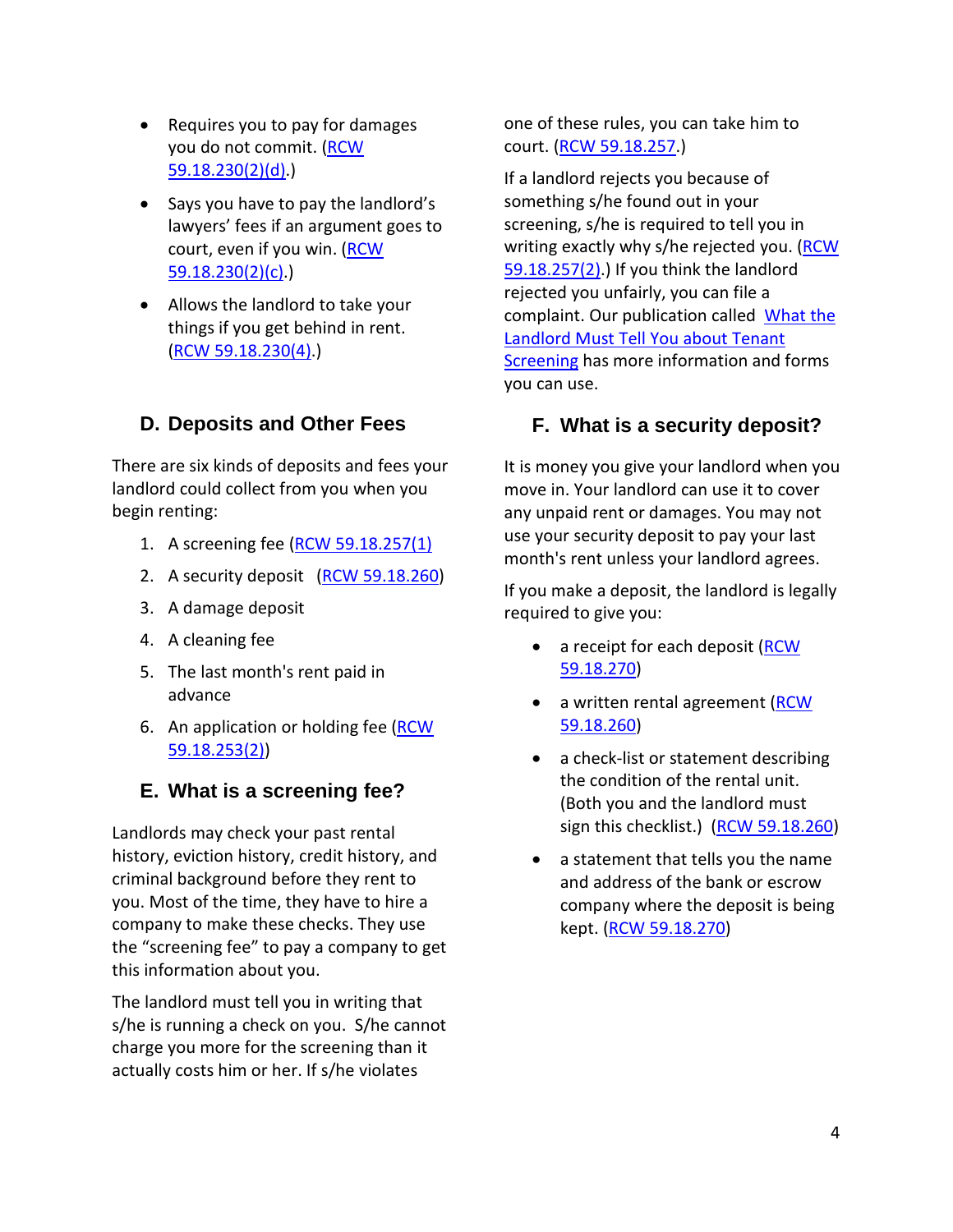- **♦ If the landlord collects a** security deposit from you without providing you with the written checklist, you may sue to get the security deposit back plus court costs and fees. Also, you can ask for one free replacement copy of the checklist if you lose yours.
- **Important**: Make sure you keep these documents in a safe place. You will need them if you have to go to court. You may even want to make copies to leave with a friend or family member in case something happens to the originals.

#### <span id="page-8-0"></span>**G. Does my landlord have to return my security deposit to me?**

If you owe back rent or you have damaged your apartment, your landlord can keep part of your security deposit. S/he can only keep the exact amount you owe him for rent or repair costs. If you owe your landlord more than the amount of your security deposit, s/he may sue you in court. [\(RCW 59.18.280.](http://apps.leg.wa.gov/RCW/default.aspx?cite=59.18.280))

#### <span id="page-8-1"></span>**H. Does my landlord have to pay me interest when returning my security deposit?**

Only if you both agreed to this. [\(RCW](http://apps.leg.wa.gov/RCW/default.aspx?cite=59.18.270)  [59.18.270.](http://apps.leg.wa.gov/RCW/default.aspx?cite=59.18.270))

# <span id="page-8-2"></span>**I. What is a damage deposit?**

Some landlords collect "damage deposits" to cover the costs of damages you or your guests caused. The landlord cannot use a damage deposit to cover unpaid rent.

### <span id="page-8-3"></span>**J. Can my landlord keep my security or damage deposit to pay for routine upkeep?**

No. Your landlord cannot keep your security or damage deposit to pay to repair "normal wear and tear." [\(RCW 59.18.280.](http://apps.leg.wa.gov/RCW/default.aspx?cite=59.18.280)) Examples of "normal wear and tear" are:

- a worn carpet
- chipped paint
- worn finish on wood floor
- faded or dingy paint

The landlord can deduct the cost of fixing damages which are beyond "normal wear and tear." Examples of these damages could be:

- broken windows
- holes in the wall
- leaving trash or other items that have to be thrown away
- leaving your apartment so dirty that it is unhealthy or unsafe

If your apartment is damaged by a storm, a fire, or a vandal, tell your landlord right away. S/he cannot charge you for the repairs if you or your guests did not cause the damage. You can also make a police report.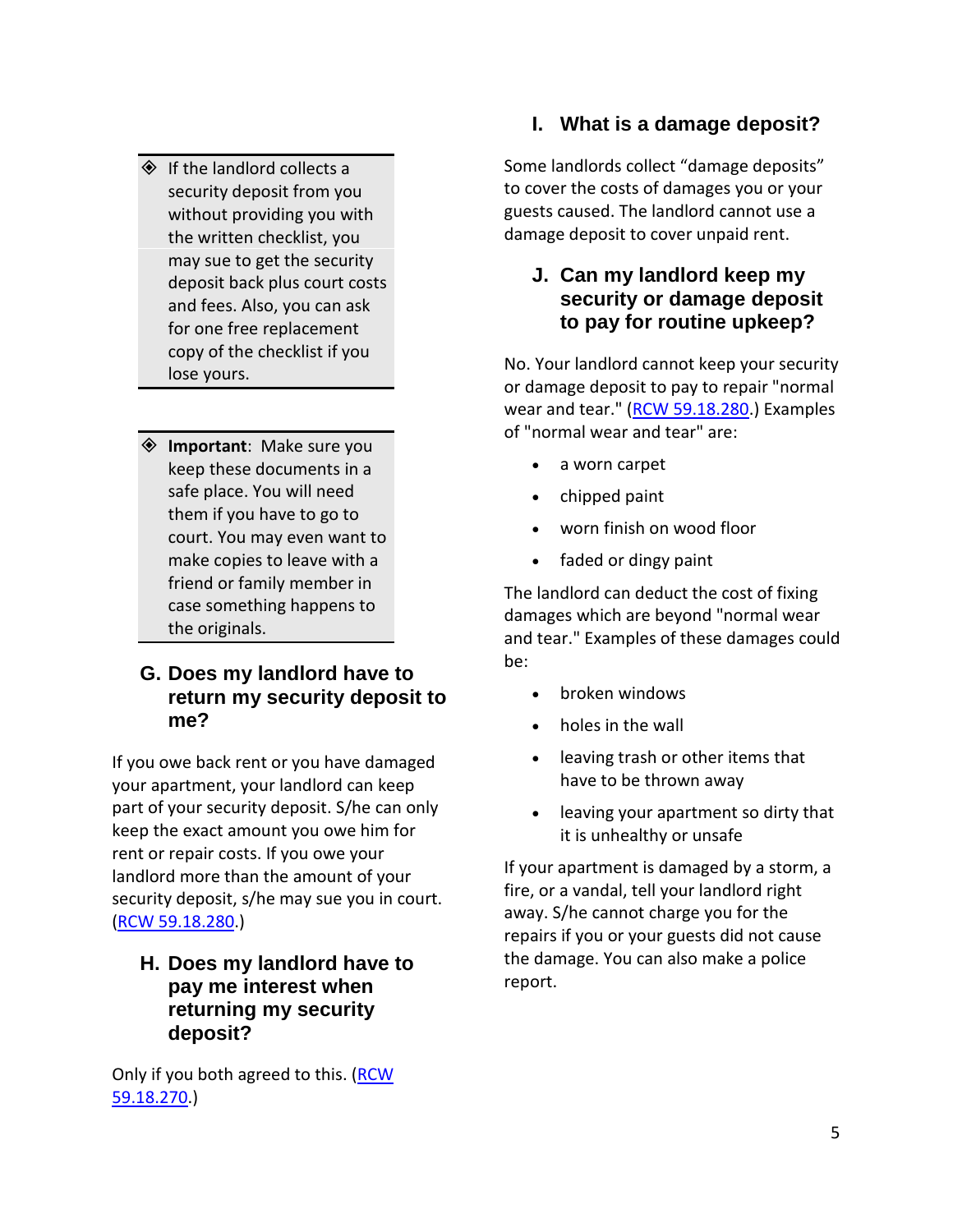#### <span id="page-9-0"></span>**K. When does my landlord have to return my security or damage deposit?**

After you move out, your landlord has 14 days to send you all of your deposit, or a letter telling you why s/he is not giving some or all of it back. S/he must send this letter to the most recent address s/he has for you. [\(RCW 59.18.280.](http://apps.leg.wa.gov/RCW/default.aspx?cite=59.18.280)) When you move out, give your landlord your new address, or make sure your mail is being forwarded so that you will get the deposit or letter.

## <span id="page-9-1"></span>**L. What do I do if my landlord does not give me back my deposit?**

Our packet called *[Can I Get My Security](http://www.washingtonlawhelp.org/resource/can-i-get-my-security-deposit-back?ref=HLvsR)  [Deposit Back?](http://www.washingtonlawhelp.org/resource/can-i-get-my-security-deposit-back?ref=HLvsR)* explains what to do if your landlord does not give you back your security or damage deposit. Get it online at [www.washingtonlawhelp.org](http://www.washingtonlawhelp.gov/) or by calling the Northwest Justice Project at 1-888-201- 1014.

## <span id="page-9-2"></span>**M. My landlord went into foreclosure. Can I get my security deposit back?**

Maybe. Your landlord must either refund your security deposit or transfer it to whoever takes ownership of the place after the foreclosure. If the landlord fails to do either of these things, s/he is liable for damages up to twice the amount of your security deposit.

# <span id="page-9-3"></span>**N. What is a cleaning fee?**

Some landlords charge a cleaning fee to use to pay to have a place cleaned after you move out. Some landlords request a nonrefundable cleaning fee. This means

that no matter how clean you leave the place, the landlord will keep the fee. [\(RCW](http://apps.leg.wa.gov/RCW/default.aspx?cite=59.18.285)  [59.18.285](http://apps.leg.wa.gov/RCW/default.aspx?cite=59.18.285) discusses nonrefundable fees.)

#### <span id="page-9-4"></span>**O. What is an application or holding fee? [\(RCW](http://apps.leg.wa.gov/RCW/default.aspx?cite=59.18.253)  [59.18.253\)](http://apps.leg.wa.gov/RCW/default.aspx?cite=59.18.253)**

Giving a landlord an application or holding fee ensures that the landlord will not rent the place to another person before you move in. Usually, the landlord keeps a holding fee or deposit if you change your mind and do not move in. If you do move in, the landlord must apply this fee towards your security deposit or first month's rent.

- The landlord may not keep any of your holding fee if the unit fails a tenant-based rental assistance program inspection (example: Section 8 voucher program).If the inspection does not happen within ten days of you paying the fee, then the landlord does not have to hold the place for you.
- $\textcircled{1}$  If the landlord wrongly keeps the fee, s/he can be charged with up to twice the fee if you take the landlord to court and get a ruling in your favor.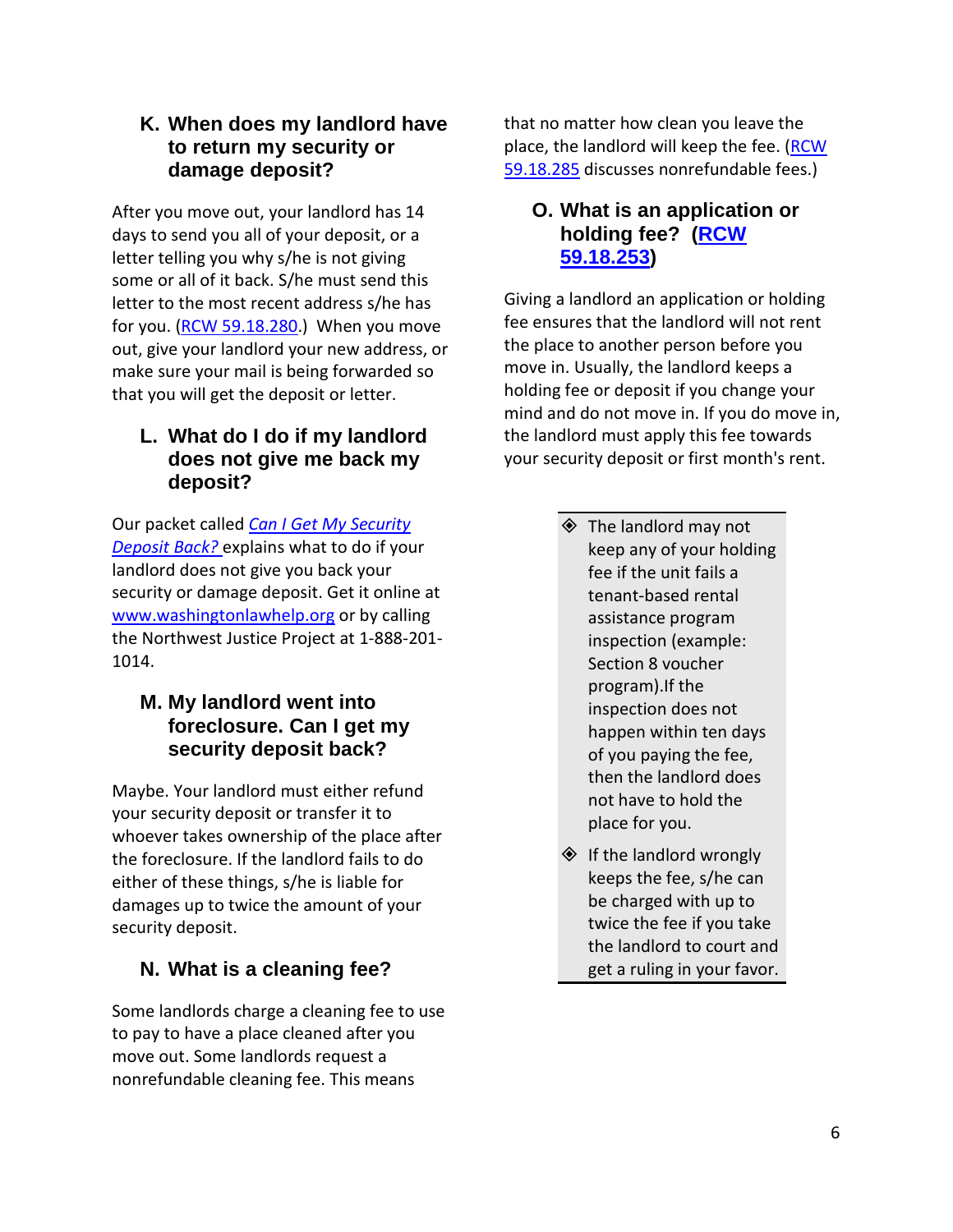#### <span id="page-10-0"></span>**P. What is "last month's rent paid in advance?"**

Paying the last month's rent in advance is not technically a deposit. The landlord can only use it for payment of that month. Example: the landlord cannot keep it for damages. The landlord must refund this money if you move out early at the landlord's request or after you give proper notice.

# <span id="page-10-1"></span>**Q. What is a "Condition Check-In List?" Should I get one?**

Yes. You should always get a "Condition Check-In List" before you move in. It describes the condition and cleanliness of the unit or its furnishings. It is very important. The landlord may try to blame you for damages that were there when you moved in. With the list, you can prove they were already there.

The check-in list should include a description of all the damages in the unit. Do not let your landlord leave anything off, even if the landlord says s/he is going to fix the damage, or if s/he says that s/he will remember that it was there and will not charge you. You have the right to list all damages even if your landlord says not to worry about it. Do not sign the list until it is right!

If you pay a deposit, the landlord is required to give you a Condition Check-In List. Both you and your landlord must sign the list. [\(RCW 59.18.260.](http://apps.leg.wa.gov/RCW/default.aspx?cite=59.18.260)) Make sure you get a copy of this checklist and keep it in a safe place. If you lose your copy of the checklist, you can ask the landlord for one free replacement copy.

If your landlord does not have one on hand when you tour the place, use the blank sample checklist in this publication.

# <span id="page-10-2"></span>**R. What should I do if I find damages later?**

If you find damages you did not notice when you signed the Condition Check-In List, ask the landlord to change the list to include the damages as soon as possible. If s/he refuses or does not get around to it within a week, write a letter to the landlord. In the letter, describe the newly discovered damages. State that you did not make them. Write that they should be added to the check-in list. Mail a copy of the letter to your landlord and keep a copy for yourself.

You may also want to take pictures or video of damages if:

- They are major damages
- Your landlord refused to put them on the list
- You did not notice them until after you signed the check-in list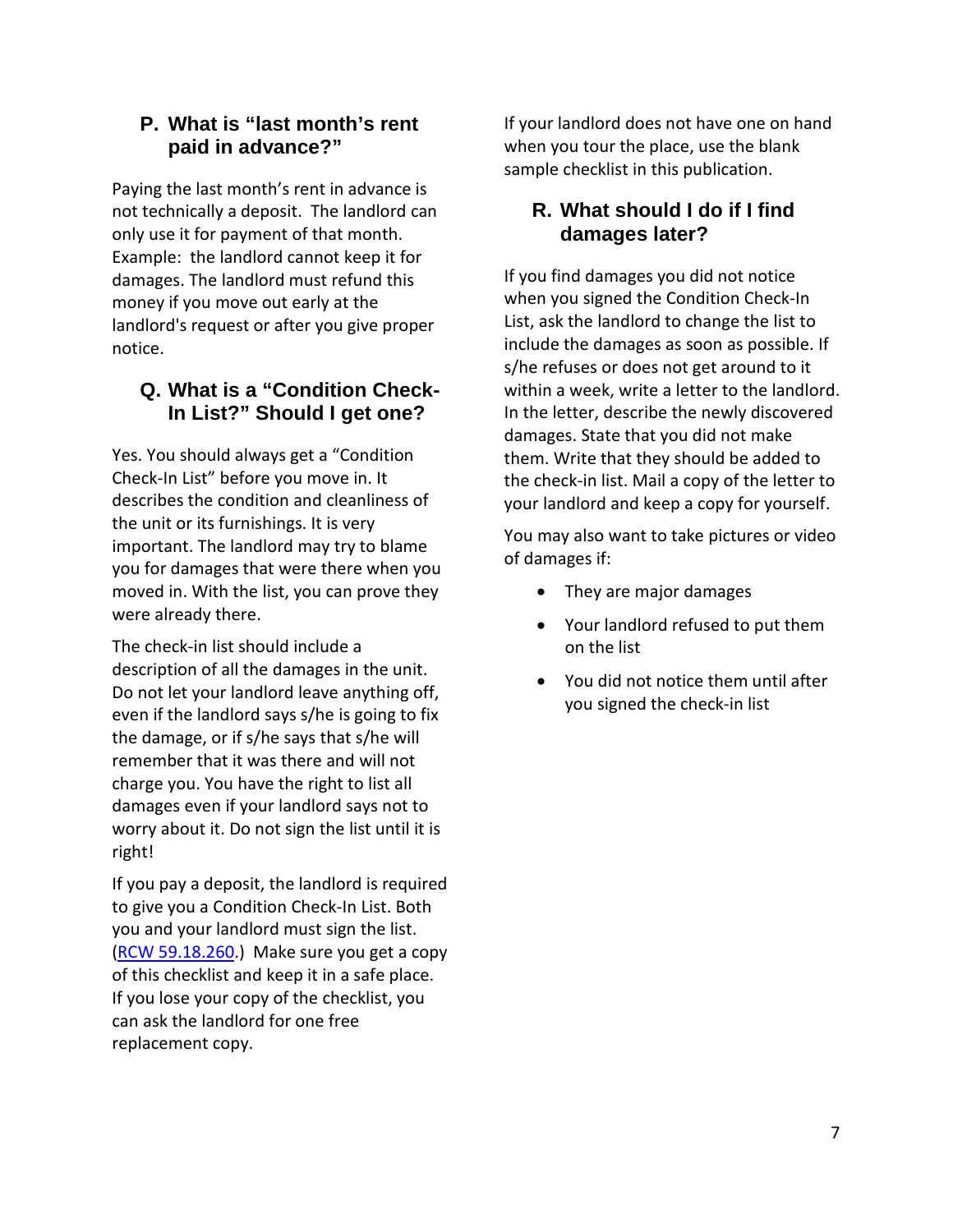# **Section 3: While you are Living in the Rental Unit**

## <span id="page-11-1"></span><span id="page-11-0"></span>**A. Landlord's Responsibilities [\(RCW 59.18.060](http://apps.leg.wa.gov/RCW/default.aspx?cite=59.18.060) except [where other wise noted\)](http://apps.leg.wa.gov/RCW/default.aspx?cite=59.18.060)**

Under the Landlord-Tenant Act, the landlord must:

- Maintain the dwelling so it does not violate state and local laws in ways that endanger the tenants' health and safety.
- Keep shared or common areas reasonably clean and safe.
- Fix damage to the chimney, roof, floors, or any other structural parts of the living space.
- Make a good attempt to get rid of any insect, rodent or other pest problems, except when you (the tenant) cause the problem.
- Make repairs when something breaks in the house, except if the damage is caused by normal wear and tear.
- Provide good locks for the house and give you keys for these locks.
- Replace a lock or configure an existing one for a new key, at your expense, when you ask to have this done after getting a court order granting you possession of a rental unit and excluding your former cotenant (example: ex-spouse, exboyfriend or ex-girlfriend, after you have gotten a restraining order against them). [\(RCW 59.18.585.](http://apps.leg.wa.gov/RCW/default.aspx?cite=59.18.585))
- Provide the fixtures and appliances necessary to supply heat, electricity and hot and cold water.
- Provide smoke detectors and make sure they work when you move in. (You are responsible for buying new batteries and maintaining smoke detectors.) (See als[o 59.18.130\(7\).](http://apps.leg.wa.gov/RCW/default.aspx?cite=59.18.130))
- Fix electrical, plumbing, heating systems if they break.
- Fix other appliances that come with the rental.
- Make repairs needed to make sure the house is weather-tight.
- Set water heaters at 120 degrees when a new tenant moves in.
- Tell you the name and address of the landlord or the landlord's agent.
- Provide you a receipt for your rent payment if you pay in cash, even if you do not ask for a receipt. If you pay in any other form, the landlord must provide you with a receipt upon your request. [\(RCW 59.18.063\)](http://apps.leg.wa.gov/RCW/default.aspx?cite=59.18.063)

If more than one family lives in a house or apartment building, the landlord must provide garbage cans and arrange for the trash (and in some cases, recyclable items) pick up. If only one family lives in the house or apartment building, the landlord does not have to provide trash pick-up.

> **The landlord does not have to pay for damages or problems that are your fault.**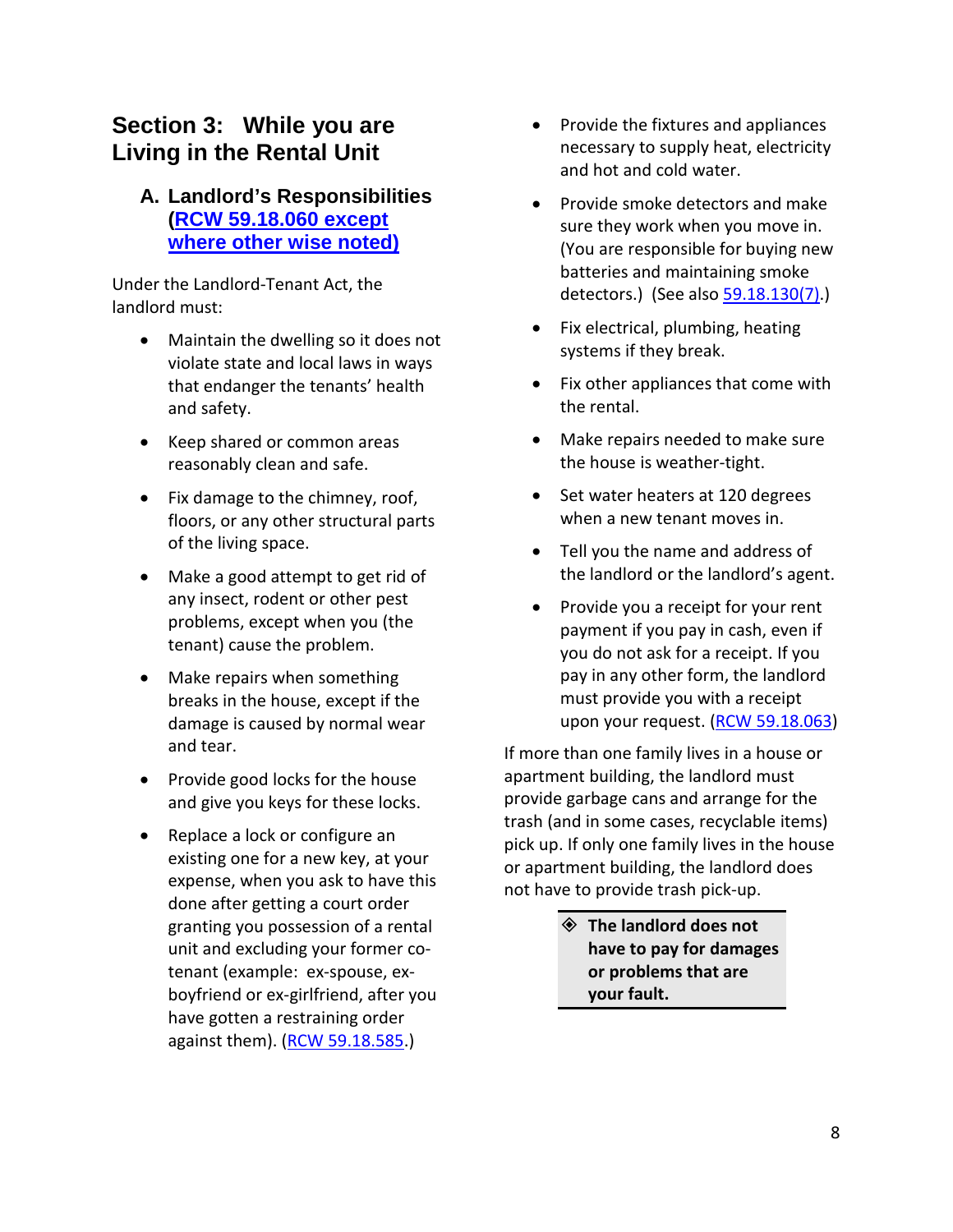### <span id="page-12-0"></span>**B. Tenant's Responsibilities [\(RCW 59.18.130\)](http://apps.leg.wa.gov/RCW/default.aspx?cite=59.18.130)**

Under the Landlord-Tenant Act, the tenant must:

- Pay rent and any utility bills agreed upon.
- Follow city, county and state regulations.
- Keep the unit clean and sanitary.
- Dispose of garbage properly.
- Pay for fumigation of any infestations you caused.
- Properly use plumbing, electrical and heating systems.
- Restore the place to the same condition as when you moved in, except for normal wear and tear.

Under the Landlord-Tenant Act, the tenant may not:

- Engage in or permit any gangrelated activity on the property.
- Engage in or permit drug-related activity on the property.
- Permit damage to the property.
- Allow excessive garbage to build up in or around the unit.
- Cause a nuisance or substantial interference with other tenants' use of their property.

## <span id="page-12-1"></span>**C. What if the landlord wants to make changes to the rental agreement or raise the rent?**

Below are general guidelines for the ways that landlords can change rental agreements. Look at your own rental

documents. It may have its own specific terms.

#### <span id="page-12-2"></span>**1. Month-to-month agreements:**

The landlord must give you at least 30 days' notice in writing if s/he wants to make changes in a month-to-month agreement. [RCW 59.18.140.](http://apps.leg.wa.gov/RCW/default.aspx?cite=59.18.140) These changes might include raising the rent, or changing any rental rules. The changes can only become effective on a day the rent is due.

> **♦ Example: Your rent is** due on the  $1<sup>st</sup>$  of every month. Your landlord wants to make a "no pets" rule that is not included in your current rental agreement. If he gives you a written notice on June  $15^{th}$ , he has to wait 30 days and then begin to enforce the rule on the next payment day after that. He cannot enforce the "no pets" rule until August 1st.

If the landlord wants to convert the unit to condominiums, s/he must give the current tenants 120 days' notice. [RCW](http://apps.leg.wa.gov/RCW/default.aspx?cite=59.18.200)  [59.18.200\(1\)\(b\).](http://apps.leg.wa.gov/RCW/default.aspx?cite=59.18.200)

In a month-to-month rental, the landlord is legally allowed to raise the rent as much or as often as s/he wants to. He cannot raise the rent to retaliate against you for something you did. [RCW 59.18.240\(2\)\(b\).](http://apps.leg.wa.gov/RCW/default.aspx?cite=59.18.240)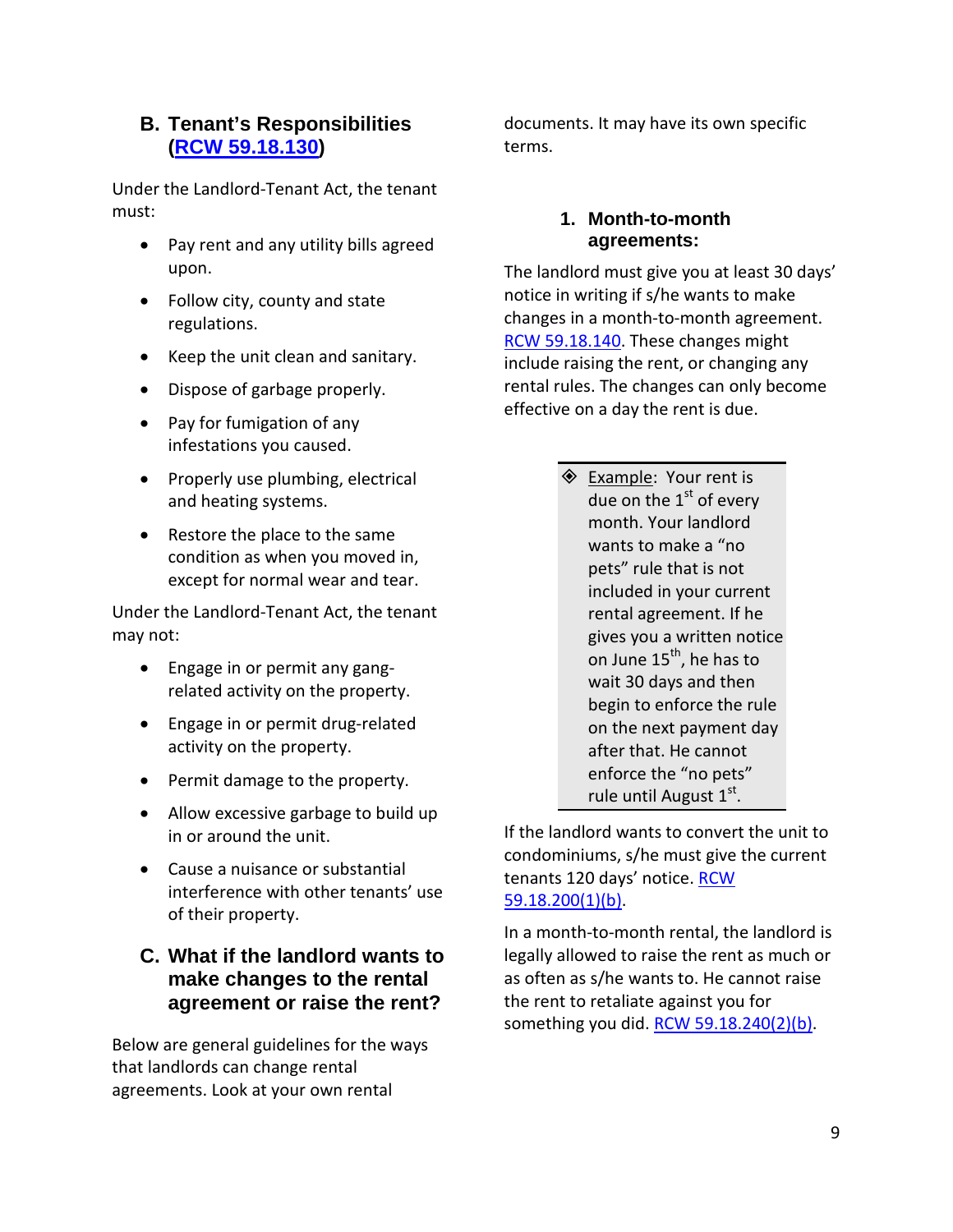## **2. Leases**

<span id="page-13-0"></span>In most cases, the landlord cannot make any changes to a lease s/he has already signed unless you agree to it.

## <span id="page-13-1"></span>**D. What happens if the property is sold?**

It does not automatically end a lease or a month-to-month rental agreement.

When a landlord sells a rental unit, s/he must notify you of the new owner's name and address. S/he can give you this notice either by personal delivery, or by mailing you the notice plus posting it on the property.

The landlord must transfer all deposits to the new owner. The new owner must put them in a trust at a bank or in an escrow account. The new owner must notify you of the name and address of the new bank or escrow company.

 **Seattle Residents:** If an owner of a single-family dwelling unit elects to sell the place, the current tenant must get at least 60 days' written notice. **SMC**  $22.206.160(C)(1)(f)$ . This local ordinance is online at [http://clerk.ci.seattle.wa.us/](http://clerk.ci.seattle.wa.us/~scripts/nph-brs.exe?d=CODE&s1=22.206.160.snum.&Sect5=CODE1&Sect6=HITOFF&l=20&p=1&u=/~public/code1.htm&r=1&f=G) [~scripts/nph](http://clerk.ci.seattle.wa.us/~scripts/nph-brs.exe?d=CODE&s1=22.206.160.snum.&Sect5=CODE1&Sect6=HITOFF&l=20&p=1&u=/~public/code1.htm&r=1&f=G)[brs.exe?d=CODE&s1=22.206.](http://clerk.ci.seattle.wa.us/~scripts/nph-brs.exe?d=CODE&s1=22.206.160.snum.&Sect5=CODE1&Sect6=HITOFF&l=20&p=1&u=/~public/code1.htm&r=1&f=G) [160.snum.&Sect5=CODE1&S](http://clerk.ci.seattle.wa.us/~scripts/nph-brs.exe?d=CODE&s1=22.206.160.snum.&Sect5=CODE1&Sect6=HITOFF&l=20&p=1&u=/~public/code1.htm&r=1&f=G) [ect6=HITOFF&l=20&p=1&u=/](http://clerk.ci.seattle.wa.us/~scripts/nph-brs.exe?d=CODE&s1=22.206.160.snum.&Sect5=CODE1&Sect6=HITOFF&l=20&p=1&u=/~public/code1.htm&r=1&f=G) [~public/code1.htm&r=1&f=G](http://clerk.ci.seattle.wa.us/~scripts/nph-brs.exe?d=CODE&s1=22.206.160.snum.&Sect5=CODE1&Sect6=HITOFF&l=20&p=1&u=/~public/code1.htm&r=1&f=G)

.

## <span id="page-13-2"></span>**E. When is my landlord allowed to enter my unit? [\(RCW](http://apps.leg.wa.gov/RCW/default.aspx?cite=59.18.150)  [59.18.150\)](http://apps.leg.wa.gov/RCW/default.aspx?cite=59.18.150)**

The landlord must give you at least two days' written notice before entering your unit. The notice must specify the date/s of entry and either the exact time of entry or a period of time during which the entry will happen, including the earliest and latest possible times of entry. The notice must also list a phone number for you to call to object to the entry date/time or to ask to reschedule.

S/he must enter at a reasonable time of day. (Examples: Nine in the morning is reasonable. Nine at night probably is not reasonable.)

The landlord only has to give one day's notice if s/he wants to enter to show the unit to possible new renters or to existing tenants.

You are not allowed to refuse the landlord's entry to your unit to repair, improve or service the unit.

In the case of an emergency, the landlord can enter the unit without notice.

In the case of abandonment, the landlord can also enter the unit without notice.

## <span id="page-13-3"></span>**F. What should I do if my unit needs repairs?**

Follow these steps:

#### **Step 1.Write a letter to your landlord.**

• This is the first thing you should do when something needs repairs.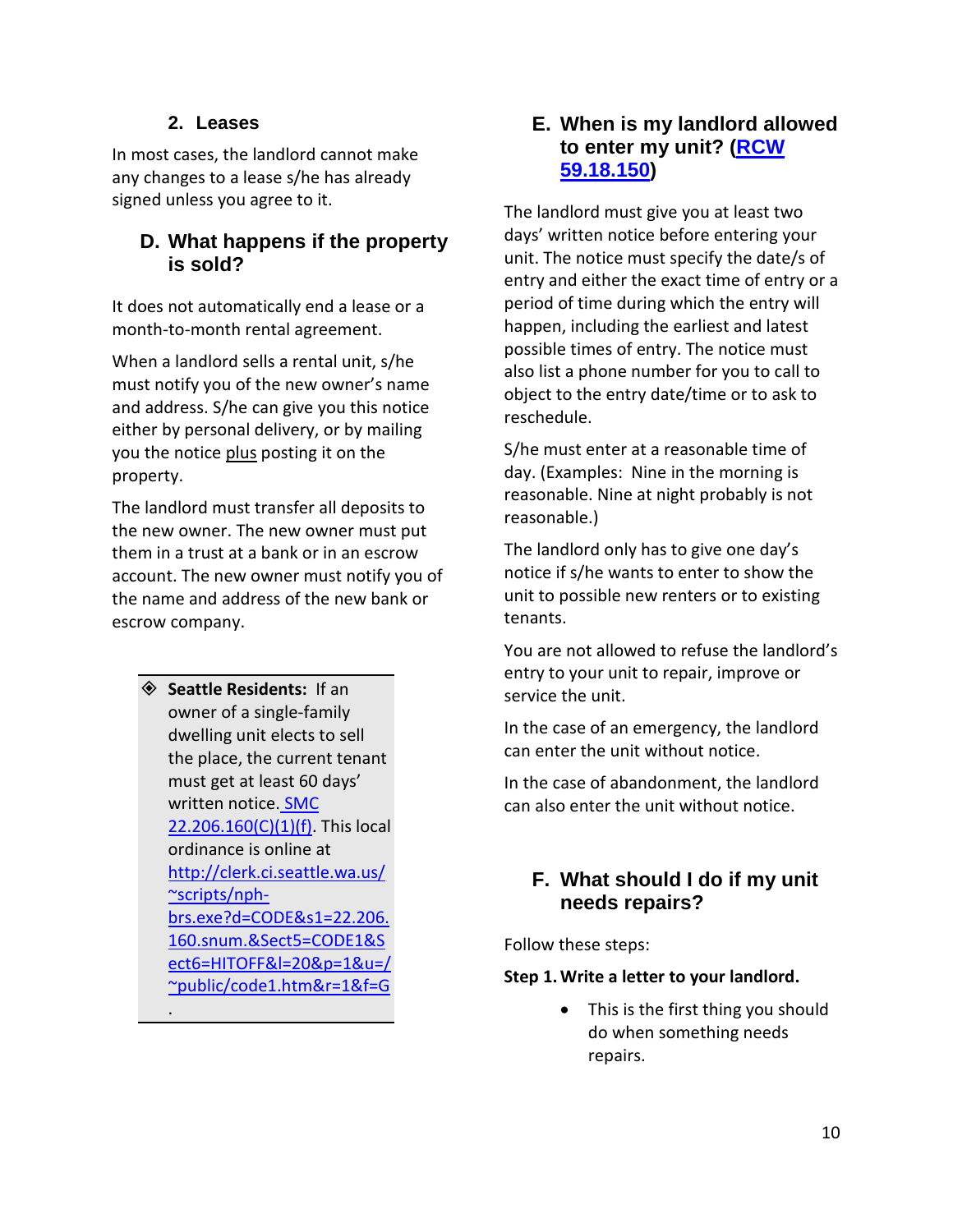- Describe the problem and what needs fixing.
- Include your name, the address and apartment number of the unit. If your landlord is a management company, include the name of the owner of the unit, if you know it.
- Try to either deliver the letter personally or mail it "certified mail," and "return receipt" at the post office. This will make it easier for you to prove that your landlord got the letter.
- Make a copy of the letter to keep for yourself.

#### **Step 2.Wait for your landlord to fix the problem.**

After you give your landlord the letter about the problem, your landlord has a certain number of days to begin to make the repairs. The number of days depends on the type of problem:

- If you have no hot or cold water, heat, electricity, or if there is a lifethreatening problem, your landlord has 24 hours to begin to fix the problem. [\(RCW 59.18.070 \(1\).](http://apps.leg.wa.gov/RCW/default.aspx?cite=59.18.070))
- If your refrigerator, stove, oven, or plumbing fixture is broken, your landlord has 72 hours to begin to fix the problem. [\(RCW 59.18.070 \(2\).](http://apps.leg.wa.gov/RCW/default.aspx?cite=59.18.070))
- For all other repairs, your landlord has ten days to fix the problem. [\(RCW 59.18.070 \(3\).](http://apps.leg.wa.gov/RCW/default.aspx?cite=59.18.070))

If your landlord does not fix a problem within the required time, here are your options:

**Option 1. You can move out.** If your landlord does not make a repair within the required time, and does not remedy the situation within a reasonable time, you can move out. All you need to do is give the landlord a written notice that you are moving out. **RCW 59.18.090(1)**.

The landlord is required to give you back your deposits. S/he must also give you back the equivalent of the rent for the days you have already paid. Example: if your refrigerator breaks and you give your landlord written notice, but s/he does not fix it after 72 hours, you can move out. Say you move out on July  $6<sup>th</sup>$ , but you have already paid rent for all of July. Your landlord must give you back the equivalent of the rent for the rest of the 25 days in July.

**Option 2. You can go to court or arbitration.** You can hire a lawyer and go to court to force the landlord to make repairs. (You cannot take cases like these to Small Claims Court.) If the landlord agrees, you can go to arbitration. Arbitration is usually cheaper and quicker than going to court. (See "Expressions and Words You Should Know" at the end of this publication for more on arbitration.) [RCW 59.18.090\(2\).](http://apps.leg.wa.gov/RCW/default.aspx?cite=59.18.090)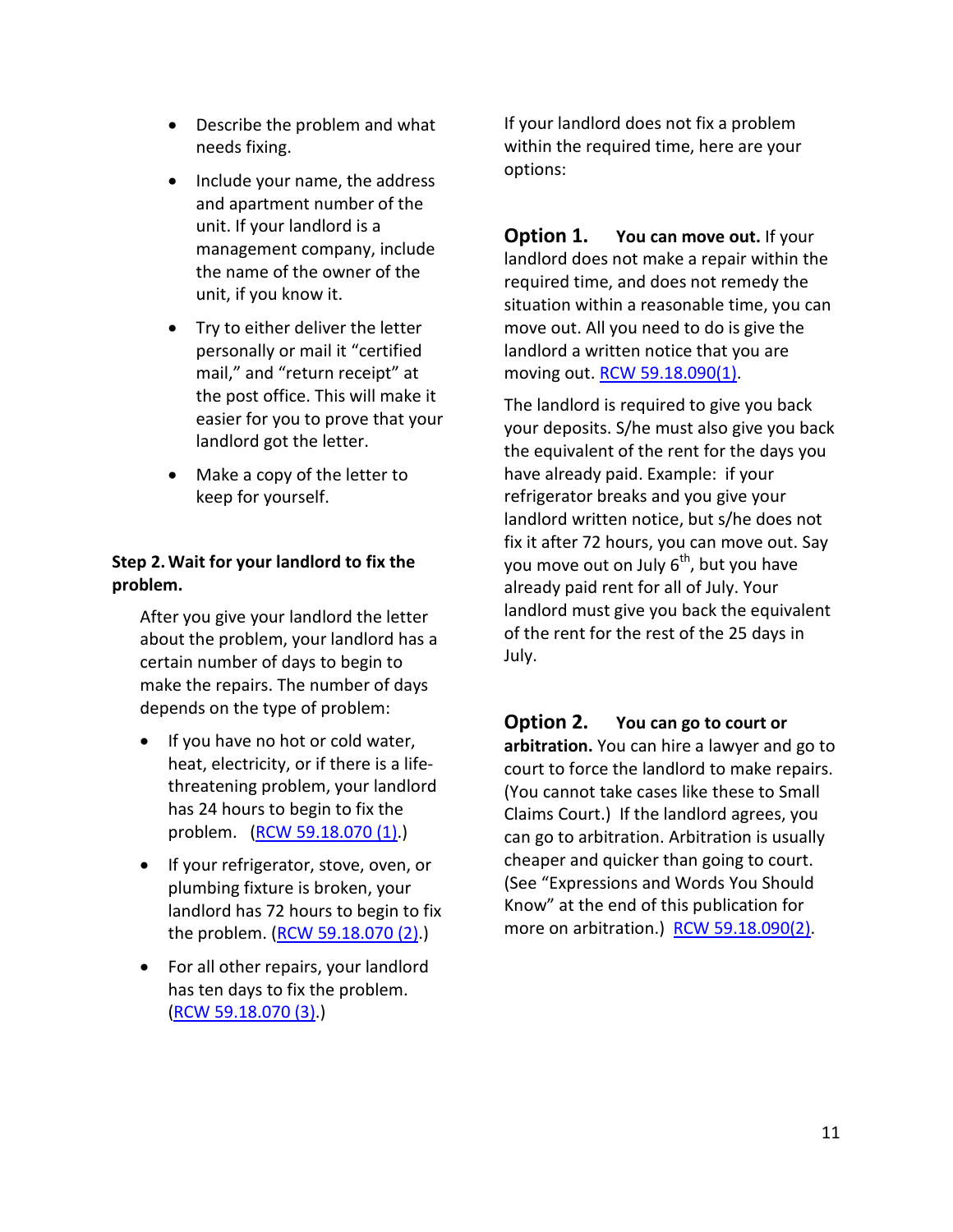#### **Option 3. You can hire someone yourself to make the repairs.** [\(RCW](http://apps.leg.wa.gov/RCW/default.aspx?cite=59.18.100)  [59.18.100.](http://apps.leg.wa.gov/RCW/default.aspx?cite=59.18.100))This is true in most cases.

[59.18.080.](http://apps.leg.wa.gov/RCW/default.aspx?cite=59.18.080))

 **Important**: You must be up-todate in your rent and utilities to

use this method. [\(RCW](http://apps.leg.wa.gov/RCW/default.aspx?cite=59.18.080) 

To use this method:

- 1) Give a good faith estimate of the repairs to your landlord. If you want, you can give your landlord this estimate at the same time as you give him the original notice of the problem. [\(RCW](http://apps.leg.wa.gov/RCW/default.aspx?cite=59.18.100)  [59.18.100\(1\)\)](http://apps.leg.wa.gov/RCW/default.aspx?cite=59.18.100).
- 2) If your repair has a ten-day waiting period: Before you contract for the repairs to be made, you must wait the entire ten days after you give the original notice to your landlord about the problem, **and** you must wait two days after you give him/her the estimate (if this is later). There is no rule like this for the 24- and 72-hour repairs. You can contract for these repairs as soon as you deliver an estimate to your landlord. [\(RCW](http://apps.leg.wa.gov/RCW/default.aspx?cite=59.18.100)  [59.18.100\(2\)\)](http://apps.leg.wa.gov/RCW/default.aspx?cite=59.18.100).
- 3) After the work is done, subtract the cost from your rent for the next month.

#### **Can I make as many repairs as I want this way?**

No. There are limits to the costs of repairs you can make by hiring someone to do the repairs for you and deducting the cost from your rent.

• Each repair must cost less than one month's rent.

You cannot spend more than two months' rent on repairs in this way for each 12- month period. [\(RCW 59.18.100\(2\).](http://apps.leg.wa.gov/RCW/default.aspx?cite=59.18.100))

#### **Examples:**

Your rent is \$750 a month. You hired someone to make a repair in March that cost \$1,500. You could deduct \$750 from the April rent and another \$750 from the May rent. You would not have to pay any rent for April or May.

Your rent is \$750 a month. The repair cost was \$1,000. You could deduct \$750 from April's rent and the final \$250 from May's rent.

There might be a large repair that affects a lot of different tenants. If this is the case, tenants can join together to have the work done. Then each tenant can deduct a portion of the cost from his/her rent.

#### **Option 4. You can make the repairs yourself.**

 **Important**: You must be up-todate in your rent and utilities to use this method. [\(RCW](http://apps.leg.wa.gov/RCW/default.aspx?cite=59.18.080) [59.18.080.](http://apps.leg.wa.gov/RCW/default.aspx?cite=59.18.080))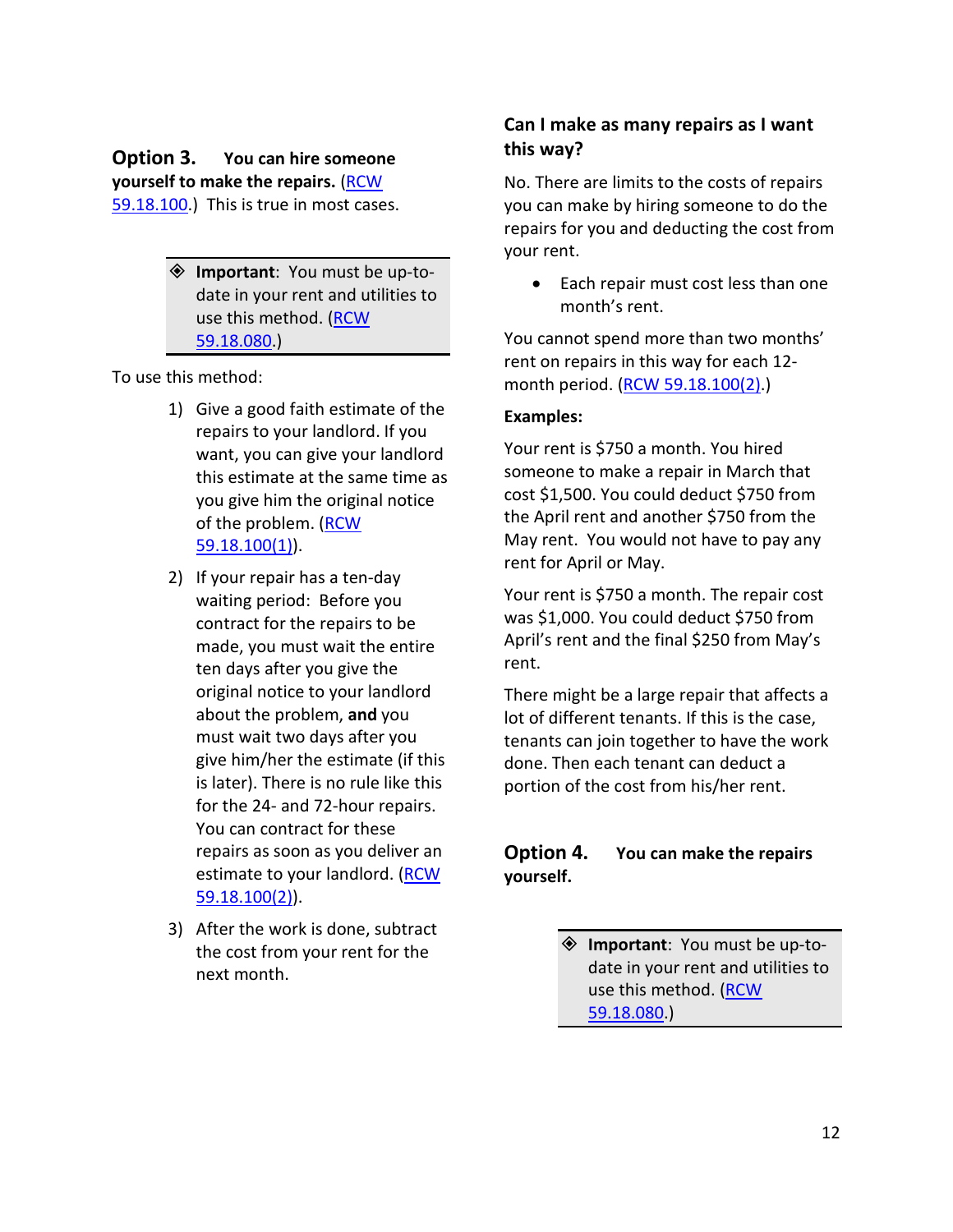To use this method:

- 1) First, give proper notice and wait the required amount of time depending on the problem (see above).
- 2) Fix the problem yourself.
- 3) After the work is done, subtract the cost of materials and your own labor time from your rent for the next month.
	- Each repair you do yourself must cost less than one-half month's rent. [\(RCW](http://apps.leg.wa.gov/RCW/default.aspx?cite=59.18.100)  [59.18.100\(3\)\)](http://apps.leg.wa.gov/RCW/default.aspx?cite=59.18.100).
	- You cannot spend more than one month's rent on repairs you do yourself in each 12 month period.

**Example:** Your rent is \$800 a month. In March, you made four separate repairs that each cost you \$200. You could deduct \$800 from April's rent. You would not pay any rent in April.

You must give your landlord a chance to inspect the repairs. You must do the work properly and you must follow all legal codes. If you repair something badly, you can be held responsible.

# **Option 5. You can put your rent in**

**Escrow.** This is a complicated process. Read the law [\(RCW 59.18.115\)](http://apps.leg.wa.gov/RCW/default.aspx?cite=59.18.115) at your local law library - or talk with a lawyer.

## <span id="page-16-0"></span>**G. Can I refuse to pay rent if my landlord does not make necessary repairs?**

No! If you do not pay rent for any reason, your landlord can start the eviction process against you.

# <span id="page-16-1"></span>**H. Illegal Actions of the Landlord**

The law prohibits a landlord from taking certain actions against a tenant. These illegal actions include:

# **1. Lockouts [\(RCW 59.18.290\)](http://apps.leg.wa.gov/RCW/default.aspx?cite=59.18.290)**

<span id="page-16-2"></span>Your landlord is not allowed to lock you out of the unit, no matter what. S/he is not allowed to change locks, add new locks, or prevent you from entering the unit in any other way. She is not allowed to lock you out even if you are behind in rent.

### <span id="page-16-3"></span>**2. Utility Shut-offs [\(RCW](http://apps.leg.wa.gov/RCW/default.aspx?cite=59.18.300)  [59.18.300\)](http://apps.leg.wa.gov/RCW/default.aspx?cite=59.18.300)**

The only reason a landlord can shut off utilities is to make repairs. S/he is not allowed to shut off your utilities because you are behind in rent. S/he cannot shut off utilities to try to force you to move out.

It is also illegal for the landlord to intentionally fail to pay his utility bills in order to turn off the service.

You can take your landlord to court if he shuts off your utilities. If you win, the judge can award you up to \$100 for each day it was off.

# **3. Taking Your Property**

<span id="page-16-4"></span>The landlord cannot take your property unless you abandon the unit. [\(RCW](http://apps.leg.wa.gov/RCW/default.aspx?cite=59.18.310)  [59.18.310.](http://apps.leg.wa.gov/RCW/default.aspx?cite=59.18.310))

It is illegal to include a clause in the rental agreement that lets the landlord take your property.

If your landlord takes your property, first contact the landlord in writing. If you do not get your property back that way, call the police. You can take the landlord to court to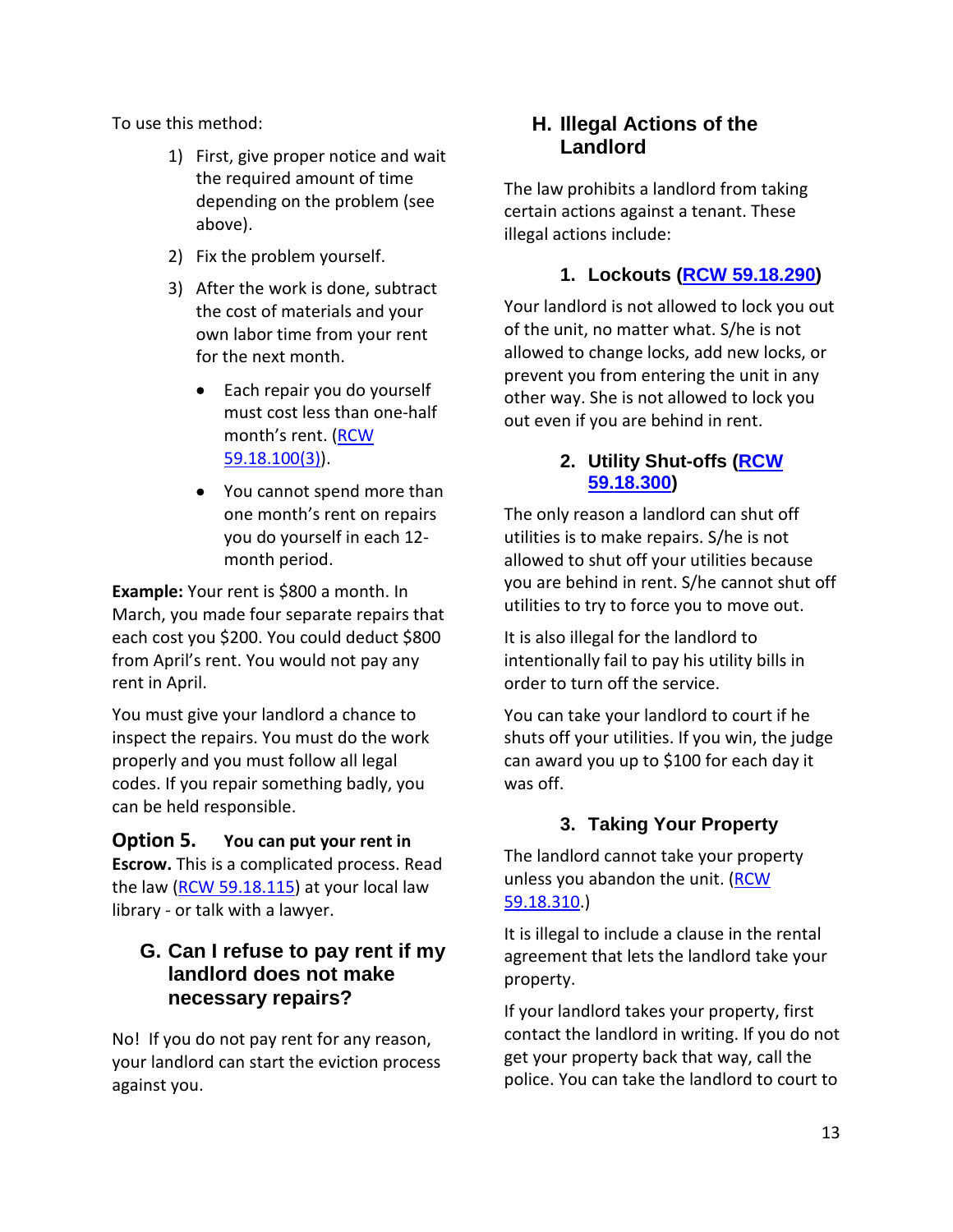force him to give you back your property. The judge can award you up to \$500 for each day the landlord kept the property, up to \$5,000.

#### <span id="page-17-0"></span>**4. Renting Condemned Property**

Landlords are not allowed to rent property that has existing code violations. [\(RCW](http://apps.leg.wa.gov/RCW/default.aspx?cite=59.18.085)  [59.18.085\(1\).](http://apps.leg.wa.gov/RCW/default.aspx?cite=59.18.085)) You can take your landlord to court if you find out s/he knew that s/he rented you property with code violations. [\(RCW 59.18.085\(2\).](http://apps.leg.wa.gov/RCW/default.aspx?cite=59.18.085))

#### <span id="page-17-1"></span>**5. Retaliatory Actions Against You [\(RCW 59.18.240\)](http://apps.leg.wa.gov/RCW/default.aspx?cite=59.18.240)**

The landlord is not allowed to take "retaliatory actions" against you for taking legal action against him.

Examples of legal actions you might have taken against the landlord: reporting a problem to a government authority or deducting costs for repairs from your rent.

Examples of retaliatory actions:

- raising the rent
- reducing services
- evicting you

If your landlord does one of these things within 90 days of a legal action you took against him, that action counts as "retaliation," and is illegal. If your landlord takes one of these actions because you are violating a different rule, it may be allowed.

You can take your landlord to court if s/he retaliates against you for reporting him or for deducting a repair from your rent.

# **Section 4: Moving Out**

#### <span id="page-17-3"></span><span id="page-17-2"></span>**A. Do I have to let my landlord know that I am moving out?**

#### **1. If you have a month-tomonth agreement:**

<span id="page-17-4"></span>You must notify your landlord if you are going to move out. You must send the landlord a letter telling him you are moving out. The letter must arrive to your landlord at least 20 days before the end of the rental period. (RCW 59.18.200 $(1)(a)$ .) The end of the rental period is the day before rent is due. The day you deliver the notice does not count in the 20 days. Example: if your rent is due on July  $1^{st}$  and you want to move out in June, get the letter to your landlord by June  $9^{th}$ .

- **Exception for Victims of Assault or Domestic Violence –** If you are the victim of threats by other tenants, threats or assaults by the landlord, or violations of domestic violence protection orders, you may be able to end the rental agreement immediately. You must follow certain guidelines. See [RCW](http://apps.leg.wa.gov/RCW/default.aspx?cite=59.18.352)  [59.18.18.352,](http://apps.leg.wa.gov/RCW/default.aspx?cite=59.18.352) [RCW 59.18.354,](http://apps.leg.wa.gov/RCW/default.aspx?cite=59.18.354) [RCW 59.18.356.](http://apps.leg.wa.gov/RCW/default.aspx?cite=59.18.356)
- **Exception for Members of Armed Forces –**If you are a member of the Armed Services, you can end a month-to-month tenancy or a lease with less than 20 days' notice if you get immediate assignment orders. If you have a lease, you must give seven days' notice to your landlord of the reassignment or deployment order. [\(RCW 59.18.200.](http://apps.leg.wa.gov/RCW/default.aspx?cite=59.18.200))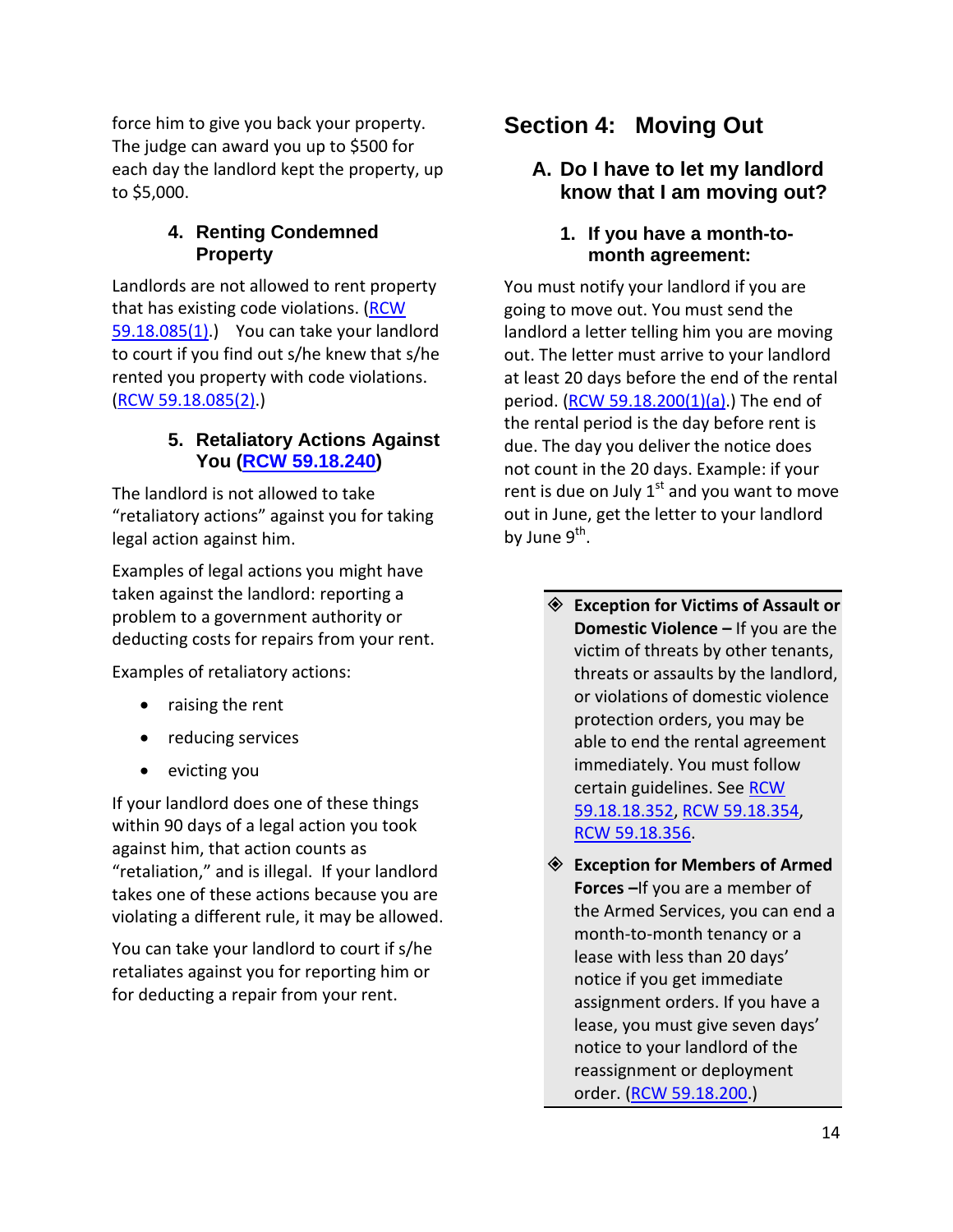If you do not give proper notice, you have to pay:

Whichever comes first:

• Rent for the month after you move out

OR

• Rent for 30 days from the day the landlord finds out you moved. [RCW 59.18.310\(1\).](http://apps.leg.wa.gov/RCW/default.aspx?cite=59.18.310)

However, the landlord is **required** to try to rent the unit as soon as s/he finds out that you left. If he is able to rent the unit less than 30 days after you move out, you only have to pay for the days the apartment was empty. [RCW 59.18.310.](http://apps.leg.wa.gov/RCW/default.aspx?cite=59.18.310) After the next month, you do not have to pay anything.

# **2. If you have a lease:**

<span id="page-18-0"></span>If you move out at the end of a lease, you usually do not have to give any notice to your landlord. Check your lease to make sure.

If you stay beyond the end of a lease and the landlord accepts rent for the next month, you become a "month-to-month" renter. All rules for month-to-month renters will now apply to you.

If you leave before the end of your lease, you have to pay the lesser of

> • the rent for all the months left in the lease

OR

• all rent owed before the landlord was able to re-rent the unit. [RCW 59.18.310\(2\).](http://apps.leg.wa.gov/RCW/default.aspx?cite=59.18.310)

#### **Exception for Members of Armed Forces –**If you are a member of the Armed Services, and you have a lease, you must give just seven days' notice to your landlord of the reassignment or deployment order. [\(RCW 59.18.200.](http://apps.leg.wa.gov/RCW/default.aspx?cite=59.18.200))

If your landlord threatens you with a gun or firearm or other weapon, you may be allowed to move out immediately. (RCW [59.18.354.](http://apps.leg.wa.gov/RCW/default.aspx?cite=59.18.354))

# <span id="page-18-1"></span>**B. Getting your Deposit Back**

After you move out, your landlord has 14 days to give you back your deposit, or to give you a letter stating why s/he is keeping all or part of the money. Get our packet called *[Can I Get My Security Deposit Back?](http://www.washingtonlawhelp.org/resource/can-i-get-my-security-deposit-back?ref=HLvsR)* if you have a hard time getting your security deposit back. It is online at [www.washingtonlawhelp.org.](http://www.washingtonlawhelp.gov/) Or call CLEAR at 1-888-201-1014.

# <span id="page-18-2"></span>**C. Evictions**

When a landlord wants you to move out, s/he must follow certain rules. This section explains

- the reasons why landlords can evict tenants and
- what methods they have to use.

It also explains what you should do if your landlord tries to evict you. The packet called *[Eviction and Your Defense](http://www.washingtonlawhelp.org/resource/eviction-and-your-defense?ref=1hAFB)* has more information on evictions. Get it online at [www.washingtonlawhelp.org.](http://www.washingtonlawhelp.gov/) Or call CLEAR at 1-888-201-1014.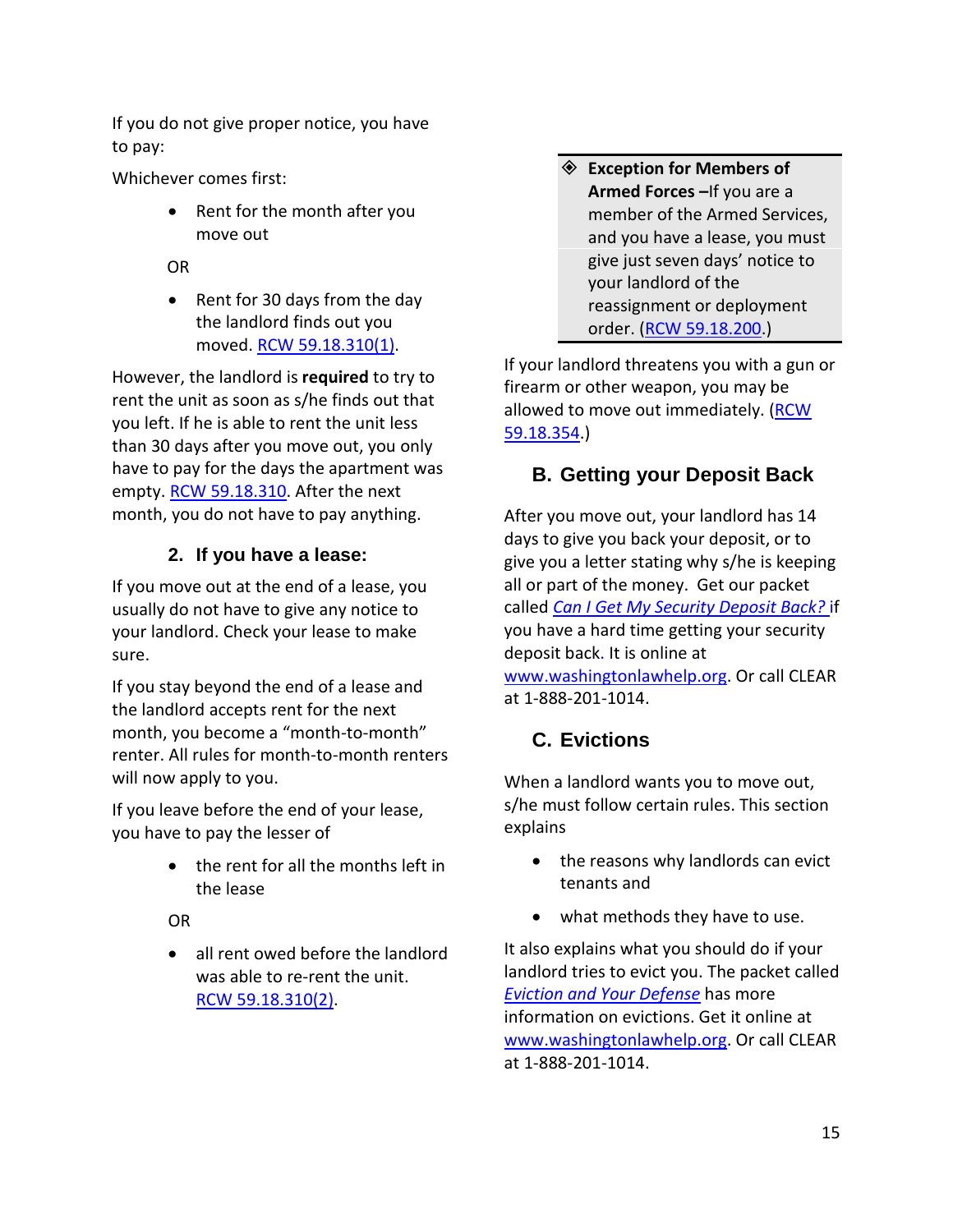**Always keep all notices and documents you get from your landlord.**

## <span id="page-19-0"></span>**D. Can a landlord ask me to move out for no reason?**

#### For a month-to-month agreement:

The landlord does not have to have any reason for asking you to move. But s/he has to tell you in writing that s/he wants you to move out at least 20 days before the end of the rental period. [RCW 59.18.200\(1\)\(a\).](http://apps.leg.wa.gov/RCW/default.aspx?cite=59.18.200) Example: The rental period ends June  $30<sup>th</sup>$ (meaning rent would be due July  $1<sup>st</sup>$ ). The landlord has to give you notice to move out before June 9<sup>th</sup>.

If the landlord does not have a reason for asking you to move, s/ he cannot force you to move out in the middle of a rental period.

#### For leases:

Usually a landlord cannot ask you to move without a reason if you have a lease. Check your rental agreement for any exceptions.

#### If you live in federally-subsidized housing:

You have other rights. These other packets have more information: *[Public Housing](http://www.washingtonlawhelp.org/resource/public-housing-evictions?ref=xL3bh)  [Evictions](http://www.washingtonlawhelp.org/resource/public-housing-evictions?ref=xL3bh)*; *[HUD Housing Evictions](http://www.washingtonlawhelp.org/resource/hud-housing-evictions?ref=xL3bh)*. You can also call CLEAR at 1-888-201-1014 or visit [www.washingtonlawhelp.org](http://www.washingtonlawhelp.org/) for more help.

In Seattle and some other places, a landlord is not allowed to ask you to move out for no reason. For more information, call the Tenant's Union at 1-800-752-9993 or 206- 723-0500, or go to your city hall.

#### <span id="page-19-1"></span>**E. What are the reasons a landlord can force me to move out?**

#### **1. For not paying rent.**

<span id="page-19-2"></span>If you are even one day behind in your rent, your landlord can make you move out (called "evicting" you.) If you are behind in your rent, your landlord only has to give you **three days' notice.** [\(RCW 59.12.030\(3\).](http://apps.leg.wa.gov/RCW/default.aspx?cite=59.12.030)) If you pay all the rent you owe within three days after you get the notice, the landlord must accept it and cannot evict you. S/he does not have to accept a partial payment. If you do not pay the whole amount within three days, you have to move out.

#### <span id="page-19-3"></span>**2. For not following the rental agreement.**

If you break one of the terms of the rental agreement, the landlord can give you a **tenday notice**. [\(RCW 59.12.030\(3\).](http://apps.leg.wa.gov/RCW/default.aspx?cite=59.12.030))Example: your landlord could tell you to move out if you keep a cat when the rental agreement has a "no pets" rule. If you fix the problem within ten days after you get the notice, the landlord must stop the eviction process. If you do not fix the problem within ten days, you have to move out.

#### <span id="page-19-4"></span>**3. For certain other kinds of activity.**

You cannot:

- use the property for drugrelated activity
- engage in gang-related activity
- engage in activity that creates an imminent hazard to the physical safety of other persons on the premises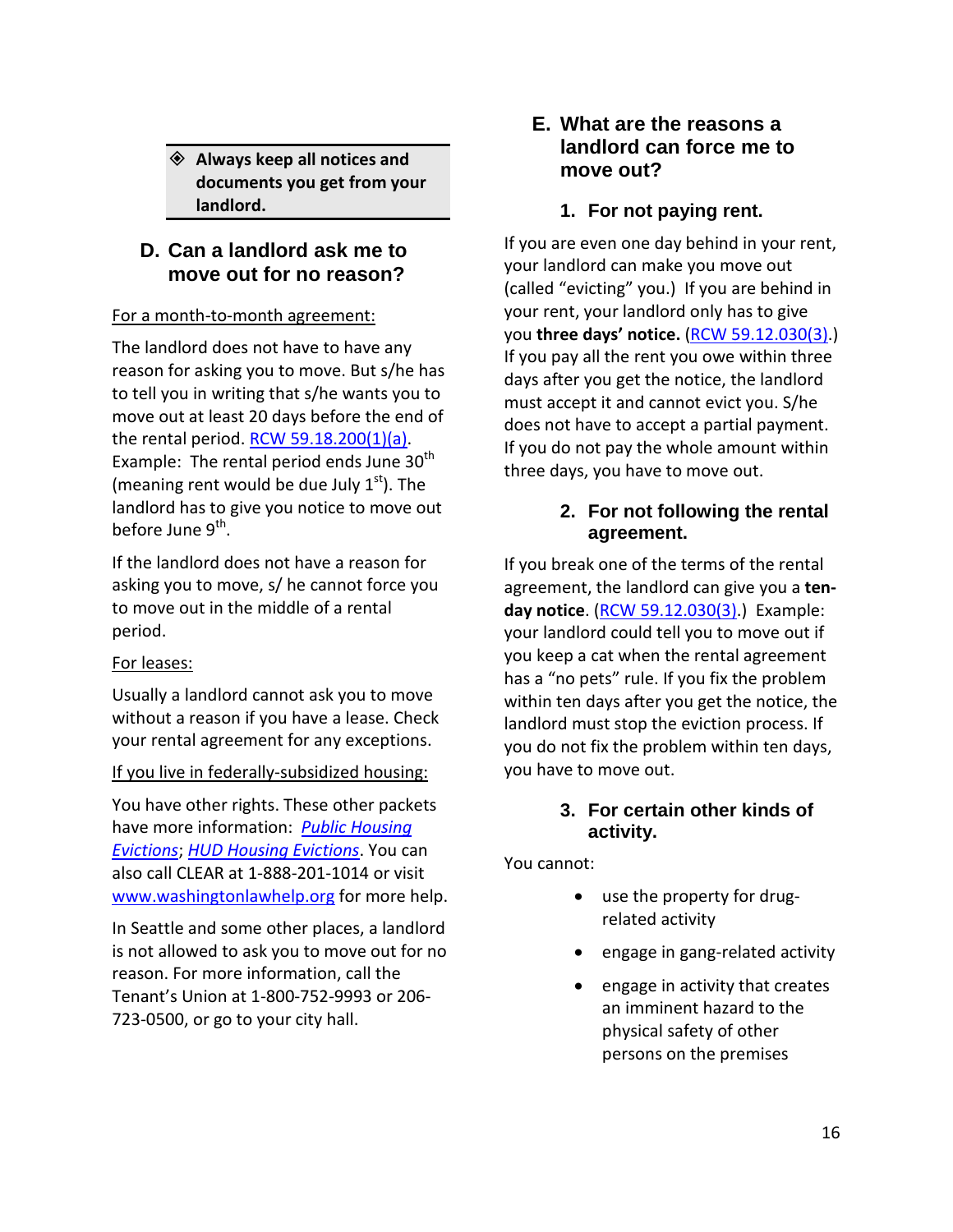• physically assault another person on the premises or use a firearm or other deadly weapon [\(RCW 59.18.130\(8\)\)](http://apps.leg.wa.gov/rcw/default.aspx?cite=59.18.130)

If you do any of these things, the landlord does not have to provide notice before filing an unlawful detainer action to evict you. There is no option to stay and correct the problem. RCW [59.18.180.](http://apps.leg.wa.gov/RCW/default.aspx?cite=59.18.180)

You also cannot:

- damage the value of the property
- interfere with other tenants' use of the property
- create or permit a nuisance or waste at the property

If you do any of these things, the landlord will give you three days' notice to move. You must move out within three days after you get the notice, or the landlord will file an unlawful detainer action against you.

# <span id="page-20-0"></span>**F. What happens if I am still living in the unit after the time on the notice is up?**

The landlord can go to court and start an eviction process. The eviction process is called "Unlawful Detainer" in Washington. To begin the eviction process, the landlord must deliver to you a "Summons" and a "Complaint for Unlawful Detainer." (See [RCW 59.12.070](http://apps.leg.wa.gov/RCW/default.aspx?cite=59.12.070) an[d RCW 59.18.070 \(2\).](http://apps.leg.wa.gov/RCW/default.aspx?cite=59.12.070))

#### <span id="page-20-1"></span>**G. What should I do if I get a "Summons" and "Complaint for Unlawful Detainer" notice?**

If you get a "Summons" and "Complaint for Unlawful Detainer" notice, this means your landlord is trying to evict you. **You must respond or you will have to move out automatically.**

- **1.** First, try to get more legal help. Get our publication *[Eviction and Your](http://www.washingtonlawhelp.org/resource/eviction-and-your-defense?ref=1hAFB)  [Defense](http://www.washingtonlawhelp.org/resource/eviction-and-your-defense?ref=1hAFB)* online at [www.washingtonlawhelp.org.](http://www.washingtonlawhelp.org/) If you are low-income, call the CLEAR line at 1-888-201-1014. A lawyer at CLEAR may be able to help you over the phone. Or s/he may be able to refer you to a free or low-cost lawyer who can help you in person. The lawyers at CLEAR can also send you *[Eviction and Your Defense](http://www.washingtonlawhelp.org/resource/eviction-and-your-defense?ref=1hAFB)*. If you are not low-income, try to see a regular lawyer.
- **2.** Next, write and deliver a "Notice of Appearance" and an "Answer." You do not have much time to do this. It is very important to submit these documents quickly, even if you do not have legal help.

The Summons and Complaint will tell you the deadline for submitting your "Notice of Appearance" and "Answer." Your landlord is supposed to deliver the Summons and Complaint at least seven days before the deadline to submit your Answer.

# <span id="page-20-2"></span>**H. What is a "Notice of Appearance?" How do I write it?**

When you get a Summons and Complaint, you must submit a "Notice of Appearance"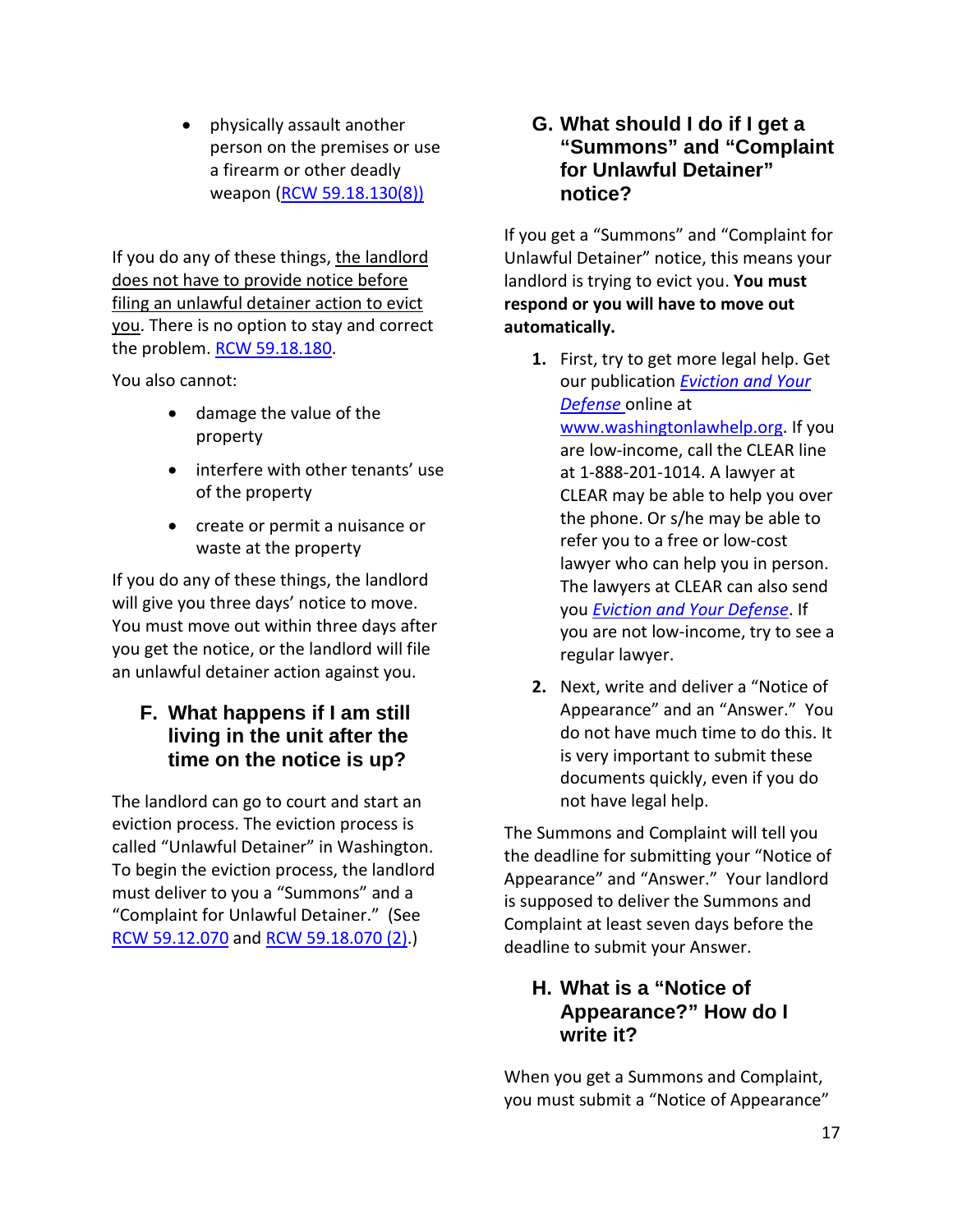if you do not want to move out. You must also submit a "Notice of Appearance" if you disagree with anything in the Summons and Complaint. Example: you must submit a "Notice of Appearance" if your landlord says you owe rent that you do not think you owe. The "Notice of Appearance" simply lets the court know you want to argue your case.

If you do not submit the "Notice of Appearance," your landlord will probably win the case automatically. Then you will be forced to move out. And you will have to pay everything your landlord asked for in the Complaint.

The "Notice of Appearance" form is very simple. It is in the *[Eviction and Your Defense](http://www.washingtonlawhelp.org/resource/eviction-and-your-defense?ref=1hAFB)* packet. Get the packet online at [www.washingtonlawhelp.org.](http://www.washingtonlawhelp.org/) Or call CLEAR at 1-888-201-1014 for a copy**.**

#### <span id="page-21-0"></span>**I. What is an "Answer?" How do I write it?**

If you get a Summons and Complaint notice, you also have to submit an "Answer." In the "Answer," you get a chance to explain your side of the story. First, get a copy of an "Answer" form. It is in the *[Eviction and Your](http://www.washingtonlawhelp.org/resource/eviction-and-your-defense?ref=1hAFB)  [Defense](http://www.washingtonlawhelp.org/resource/eviction-and-your-defense?ref=1hAFB)* packet. Get the packet online at [www.washingtonlawhelp.org.](http://www.washingtonlawhelp.org/) Or call CLEAR at 1-888-201-1014 for a copy**.**

At the top of the form, fill out the county where the lawsuit was filed. Fill in the same county listed on the Summons and Complaint. Fill in your name as the "defendant" and your landlord's name as the "plaintiff." If there is a case number on the Summons and Complaint form, fill that in, too. If there is not a case number on the Summons and Complaint, leave the space for the case number blank.

Next, there are spaces that ask you to "admit" or "deny" the accusations of your landlord against you. Look at each paragraph in the Complaint. The paragraphs will be numbered. For all of the paragraphs you agree with, fill in the number of the paragraph in the "admit" category. For all of the paragraphs you disagree with, fill in the number of the paragraph in the "deny" category.

The section called "Affirmative Defenses" is your chance to explain your side of the story. Write in this section any reasons you have for why your landlord is wrong to evict you. Example: if your landlord did not make necessary repairs and you followed all the correct rules to subtract rent for that reason, write that. If your landlord did not deliver the Summons and Complaint more than seven days before the court date, write that.

If you think your landlord actually owes *you* money, write that in the section called "Setoffs." List the amount and the reasons why you think your landlord owes you.

Lastly, write in your address and phone number. Sign and date the form.

If you have any questions about filling out the form, ask the facilitator for help.

#### <span id="page-21-1"></span>**J. How do I submit my "Notice of Appearance" and "Answer"?**

Make at least two copies of each form. Take one copy to your landlord's lawyer. You should deliver the form by hand. Ask the landlord's lawyer or his/her secretary to stamp one copy of each form with the date and time. Keep these copies for your file. This will give you proof that you delivered it before the deadline listed on the Summons.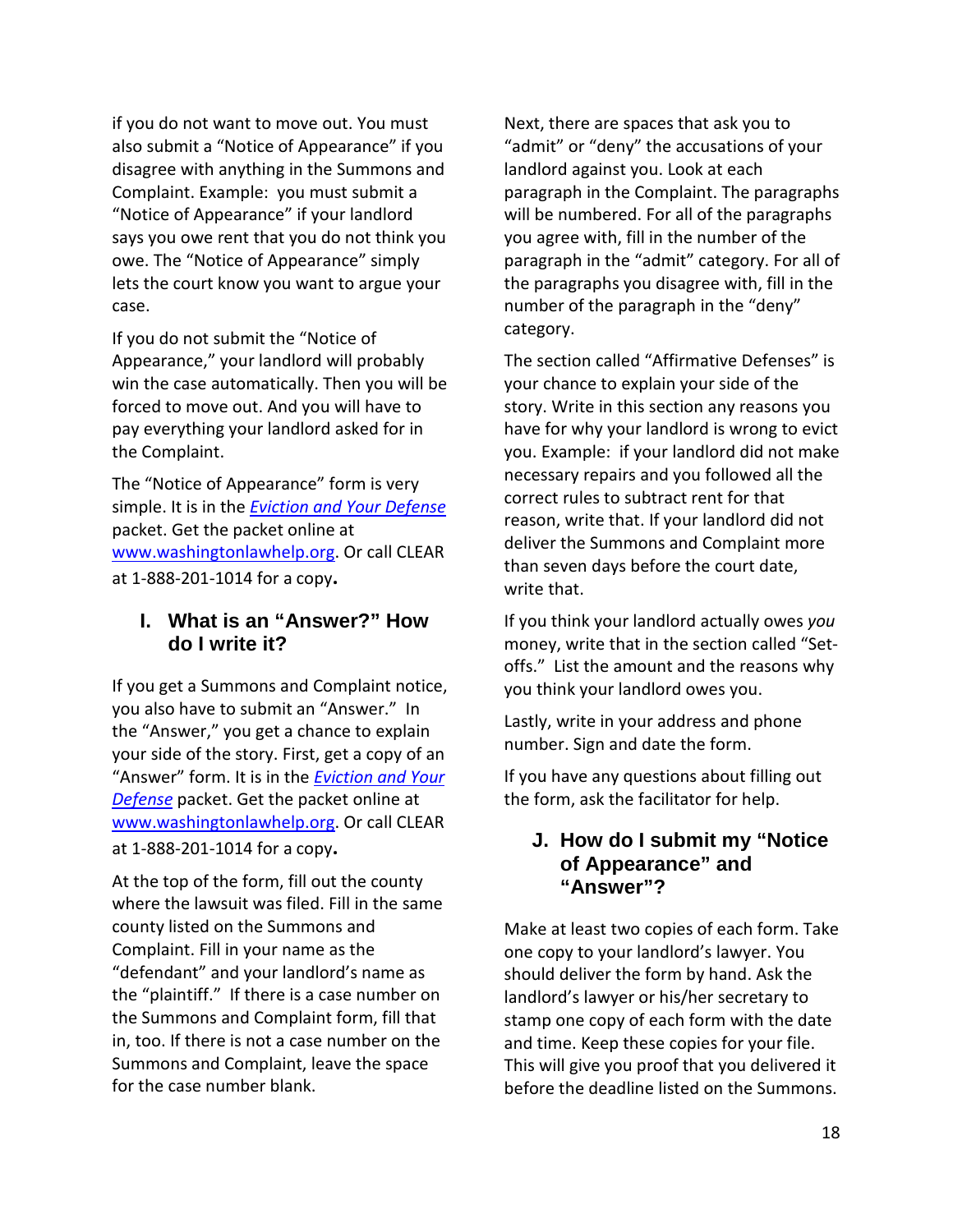Next, if there is already a case number on the Summons and Complaint, you must file the forms at the Superior Court. Take the originals to the Superior Court in the county listed on the Summons.

If there is no case number on the Summons and Complaint, keep the originals for now. Wait until you receive the case number, either in the mail or by personal delivery. Then take the original "Notice of Appearance" and "Answer" forms you filled out to the court. Take them to the Superior Courthouse in the county listed on the Summons.

#### <span id="page-22-0"></span>**K. What if the Summons says I have to pay rent to the court?**

Sometimes, a Summons will say you have to pay your rent to the court in order to prevent eviction. If yours says this, you have seven days to do so. If you do not think you owe rent, or you think you owe less than your landlord says you do, write a letter to the court. Write in the letter that you do not think you owe the amount your landlord says you do. Deliver the letter to the court clerk at the courthouse where the case is filed.

You must either pay the rent to the court **or** deliver a letter saying you do not think you owe the rent. If you do not deliver one of these things to the court within seven days after you get the Summons, your landlord can automatically evict you.

#### <span id="page-22-1"></span>**L. How do I know if I have to go to court?**

If you have to go to court, you will get a notice called an "order to show cause." Go to the courthouse on the date listed to

argue your case. The packets *[Eviction and](http://www.washingtonlawhelp.org/resource/eviction-and-your-defense?ref=1hAFB)  [Your Defense](http://www.washingtonlawhelp.org/resource/eviction-and-your-defense?ref=1hAFB)* and *[Basic Tips for Preparing](http://www.washingtonlawhelp.org/resource/basic-tips-on-how-to-prepare-for-a-court-hear?ref=n47lt)  [for a Hearing or Trial](http://www.washingtonlawhelp.org/resource/basic-tips-on-how-to-prepare-for-a-court-hear?ref=n47lt)* have more information.

#### <span id="page-22-2"></span>**M. What is a "writ of restitution?"**

The sheriff can post a "writ of restitution" on your property, or s/he can deliver it to you. It means you must move out. You have no more chances to argue your case. If you do not move out on your own, the sheriff will come to escort you off the property.

#### <span id="page-22-3"></span>**N. Can my landlord physically force me to leave the property?**

No. Only the sheriff can do that. The landlord must go to court to get the sheriff involved.

#### <span id="page-22-4"></span>**O. How can I get more information on Evictions ("Unlawful Detainers")?**

Our packet called *[Eviction and Your Defense](http://www.washingtonlawhelp.org/resource/eviction-and-your-defense?ref=1hAFB)* is online [www.washingtonlawhelp.org.](http://www.washingtonlawhelp.gov/) Or call CLEAR at 1-888-201-1014.

Our publication called [Landlord/Tenant](http://www.washingtonlawhelp.org/resource/landlordtenant-issues-for-survivors-of-domest?ref=puEsu)  [Issues for Survivors of Domestic Violence,](http://www.washingtonlawhelp.org/resource/landlordtenant-issues-for-survivors-of-domest?ref=puEsu)  [Sexual Assault, and/or Stalking](http://www.washingtonlawhelp.org/resource/landlordtenant-issues-for-survivors-of-domest?ref=puEsu) has more information about how the law protects you from certain actions by the landlord if you have been a domestic violence victim.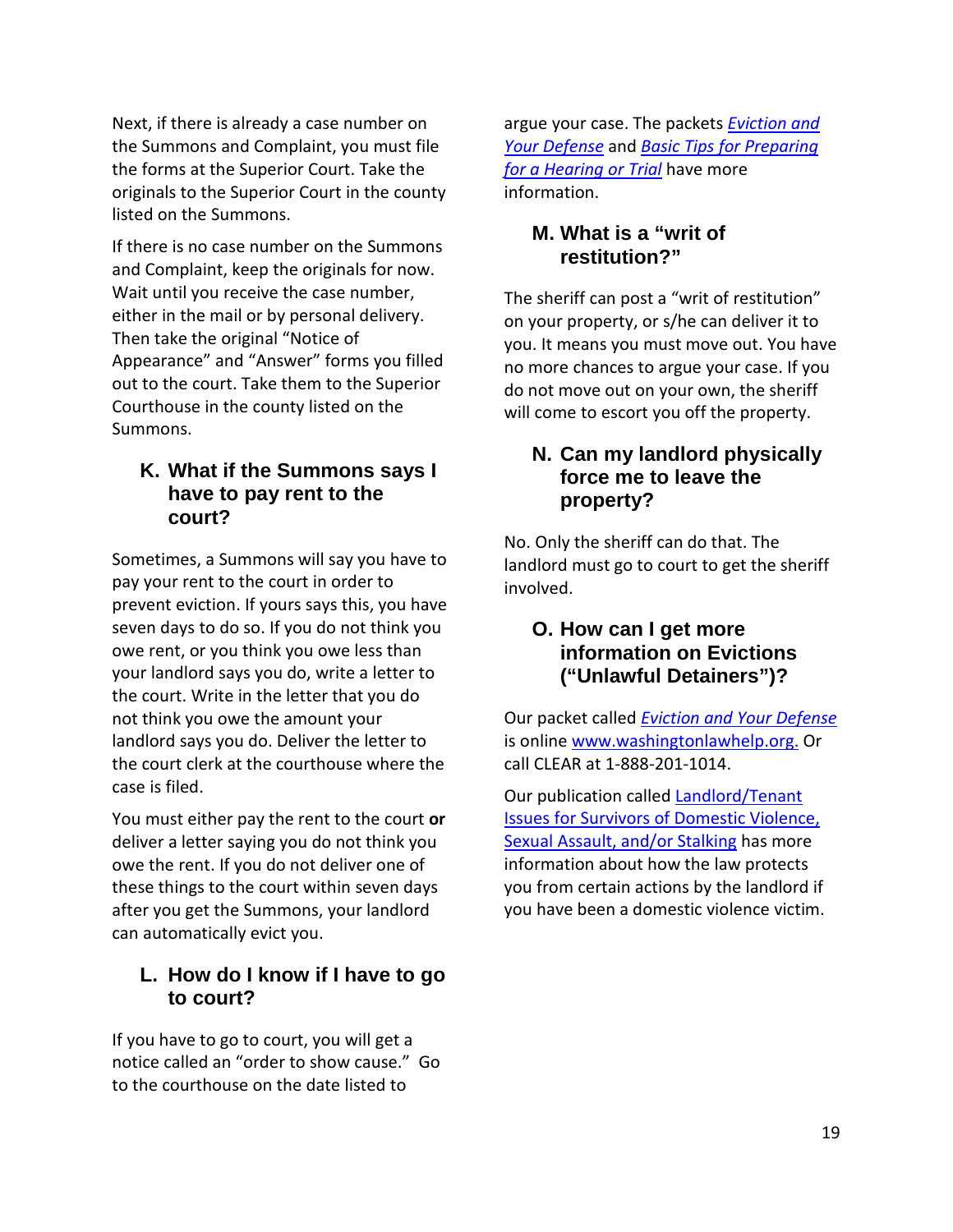# **Section 5: Abandonment**

#### <span id="page-23-1"></span><span id="page-23-0"></span>**A. When does the law say that I have "abandoned" my place?**

You are considered to have abandoned a dwelling only if:

• You have fallen behind on rent

#### AND

• You have told your landlord, in words, actions or writing, that you are moving out. [\(RCW 59.18.310.](http://apps.leg.wa.gov/RCW/default.aspx?cite=59.18.310))

If both of these are true, the landlord is allowed to enter your unit to remove your abandoned property. The landlord must store all of the property in a reasonably safe place. S/he must then mail a notice to you telling you where your property is sold and when s/he will sell it. [RCW 59.18.310.](http://apps.leg.wa.gov/RCW/default.aspx?cite=59.18.310) If the landlord does not have your new address, s/he should mail it to the rental address so the post office can forward it.

#### <span id="page-23-2"></span>**B. How long does the landlord have to wait before selling my property?**

It depends on how much it is worth.

If the property is worth more than \$250, the landlord must mail a notice to you and then wait thirty days. S/he can then sell all the property **including** family pictures, keepsakes and personal papers.

If the property is worth \$250 or less, then the landlord must mail a notice to you and then wait just seven days. S/he can then sell all the property **except** family pictures, keepsakes and personal papers.

#### <span id="page-23-3"></span>[RCW 59.18.310.](http://apps.leg.wa.gov/RCW/default.aspx?cite=59.18.310)

#### **C. What happens to my deposits if I abandon the rental?**

The landlord must mail you the deposit, or a letter explaining why it is being kept. S/he must do this within 14 days after s/he finds out you have abandoned the property. [RCW](http://apps.leg.wa.gov/RCW/default.aspx?cite=59.18.280)  [59.18.280.](http://apps.leg.wa.gov/RCW/default.aspx?cite=59.18.280)

#### <span id="page-23-4"></span>**D. Does the Residential Landlord-Tenant Act cover all tenants?**

#### No.

This packet applies to people who are covered by the Residential Landlord-Tenant Act. The Act covers most **but not all** people who rent the place where they live.

The list below explains the groups of people the Act does not include. If you fall into one of these groups, get more information. Contact the Northwest Justice Project or another organization for more help.

The Landlord-Tenant Act probably does **not** cover you:

- If you live in a mobile home park, but you own your mobile home. (Get the packet *[Tenants' Rights](http://www.washingtonlawhelp.org/resource/tenants-rights-under-the-manufacturedmobile-h?ref=l2BGW)  [Under the Mobile Home Landlord-](http://www.washingtonlawhelp.org/resource/tenants-rights-under-the-manufacturedmobile-h?ref=l2BGW)[Tenant Act](http://www.washingtonlawhelp.org/resource/tenants-rights-under-the-manufacturedmobile-h?ref=l2BGW)* if this applies to you. The Mobile Home Landlord-Tenant Act is at [RCW 59.20.](http://apps.leg.wa.gov/RCW/default.aspx?cite=59.20))
- If you lease an office for business and not living purposes.
- If you live in a medical, religious, educational, recreational, or